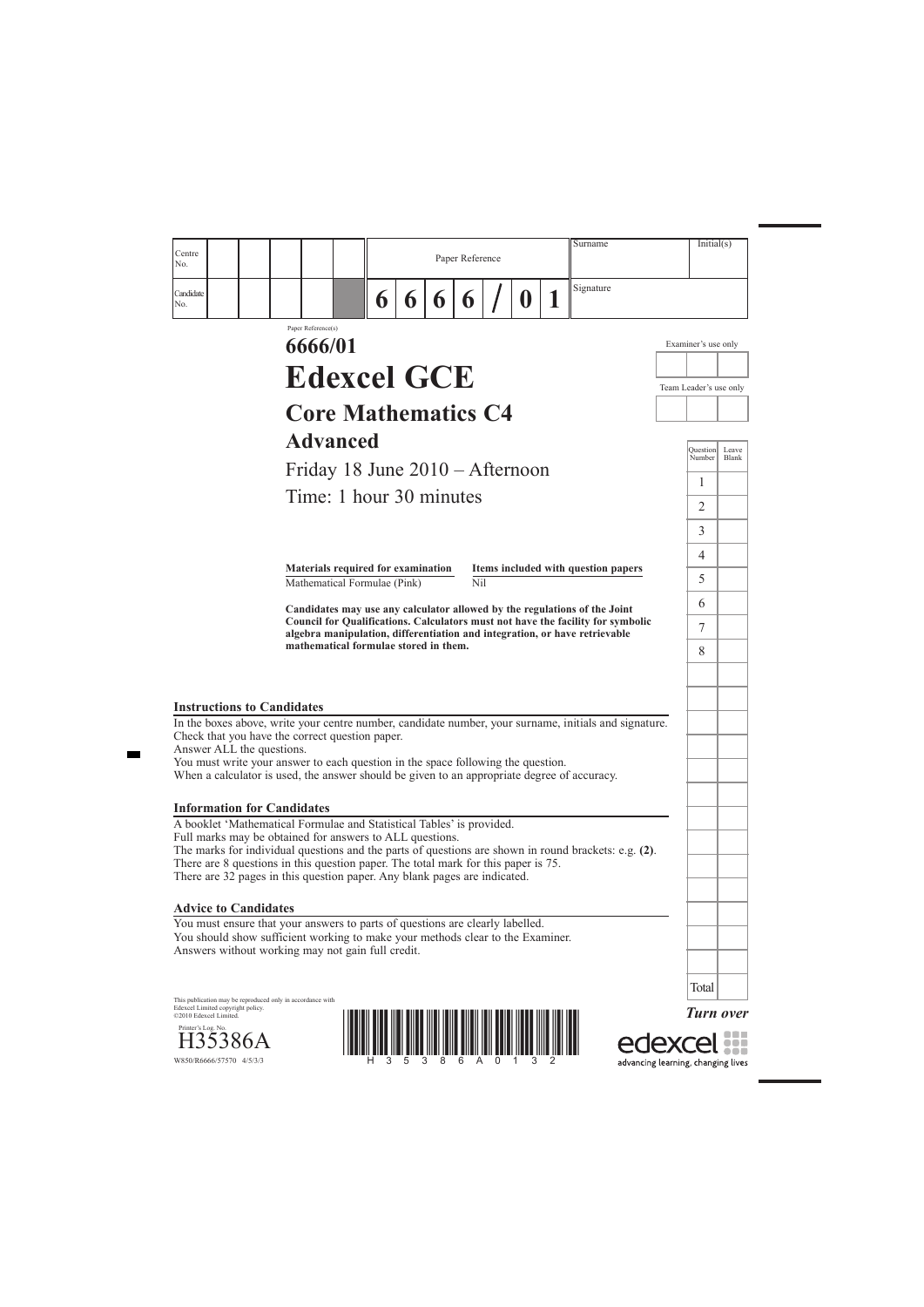



- (i) with the values of *y* at  $x = 0$ ,  $x = \frac{\pi}{6}$  and  $x = \frac{\pi}{6}$ *π*  $\frac{\pi}{3}$  to find an estimate of the area of *R*. Give your answer to 3 decimal places.
- (ii) with the values of *y* at  $x = 0$ ,  $x = \frac{\pi}{12}$ ,  $x = \frac{\pi}{6}$ ,  $x = \frac{\pi}{4}$  and  $x = \frac{\pi}{3}$  to find a further estimate of the area of *R*. Give your answer to 3 decimal places.



**(6)**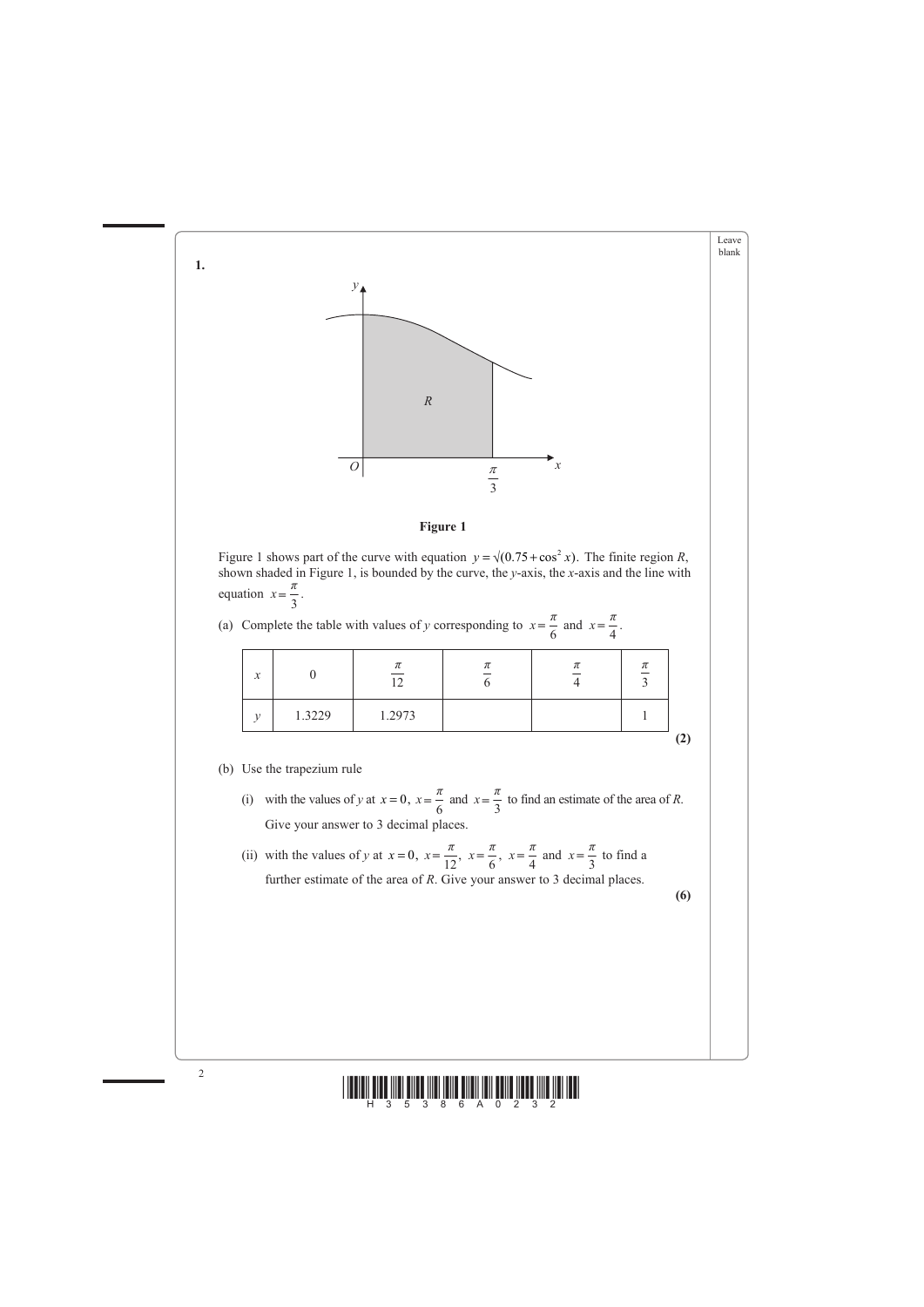| Question 1 continued | Leave<br>blank |
|----------------------|----------------|
|                      |                |
|                      |                |
|                      |                |
|                      |                |
|                      |                |
|                      |                |
|                      |                |
|                      |                |
|                      |                |
|                      |                |
|                      |                |
|                      |                |
|                      |                |
|                      |                |
|                      |                |
|                      |                |
|                      |                |
|                      |                |
|                      |                |
|                      |                |
|                      |                |
|                      |                |



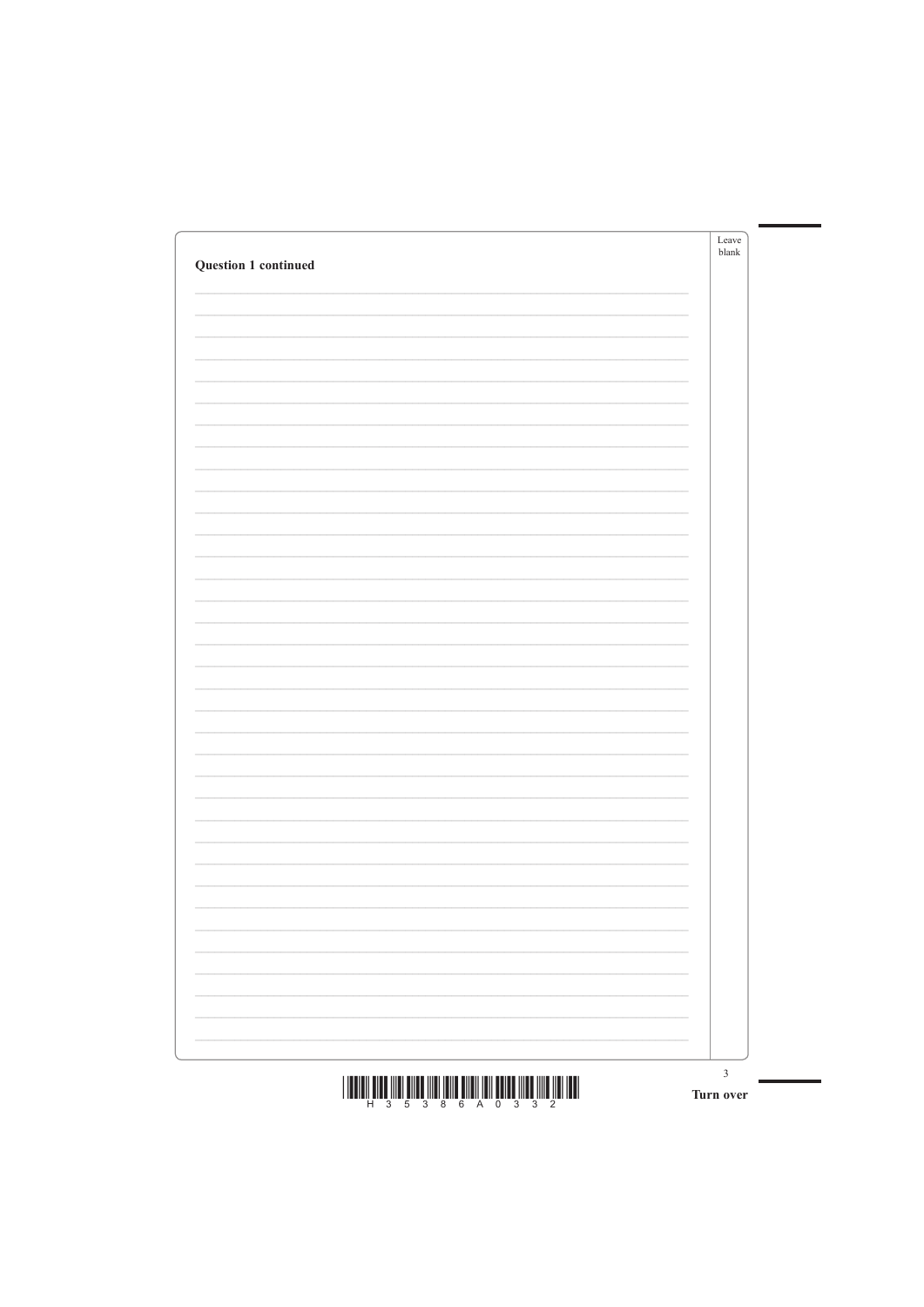| <b>Question 1 continued</b> | Leave<br>blank |
|-----------------------------|----------------|
|                             |                |
|                             |                |
|                             |                |
|                             |                |
|                             |                |
|                             |                |
|                             |                |
|                             |                |
|                             |                |
|                             |                |
|                             |                |
|                             |                |
|                             |                |
|                             |                |
|                             |                |
|                             |                |
|                             |                |
|                             |                |
|                             |                |
|                             |                |
|                             |                |





 $\overline{4}$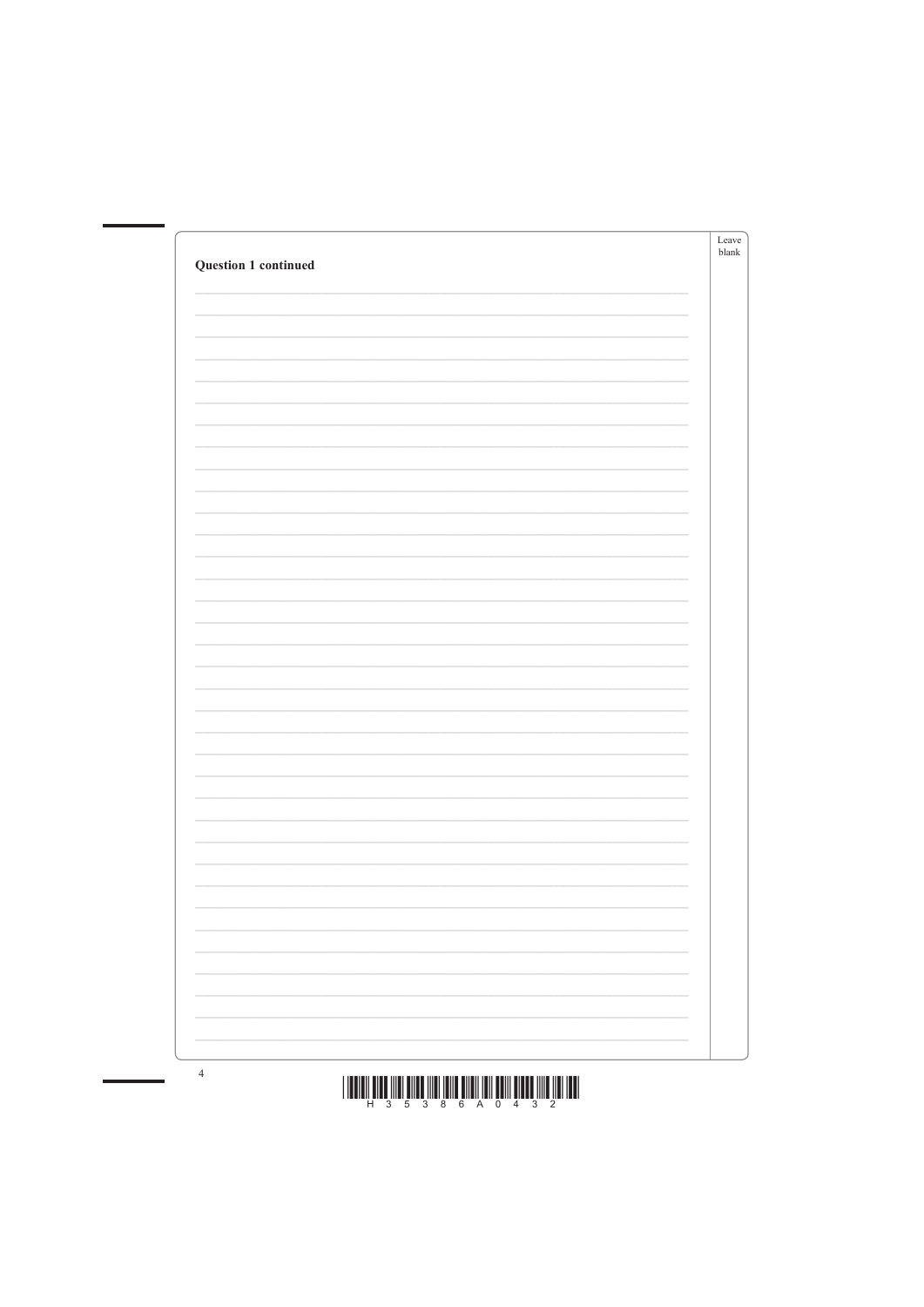| Question 1 continued | Leave<br>blank |
|----------------------|----------------|
|                      |                |
|                      |                |
|                      |                |
|                      |                |
|                      |                |
|                      |                |
|                      |                |
|                      |                |
|                      |                |
|                      |                |
|                      |                |
|                      |                |
|                      |                |
|                      |                |
|                      |                |
|                      |                |
|                      |                |
|                      |                |
|                      |                |
|                      |                |
|                      |                |
|                      |                |

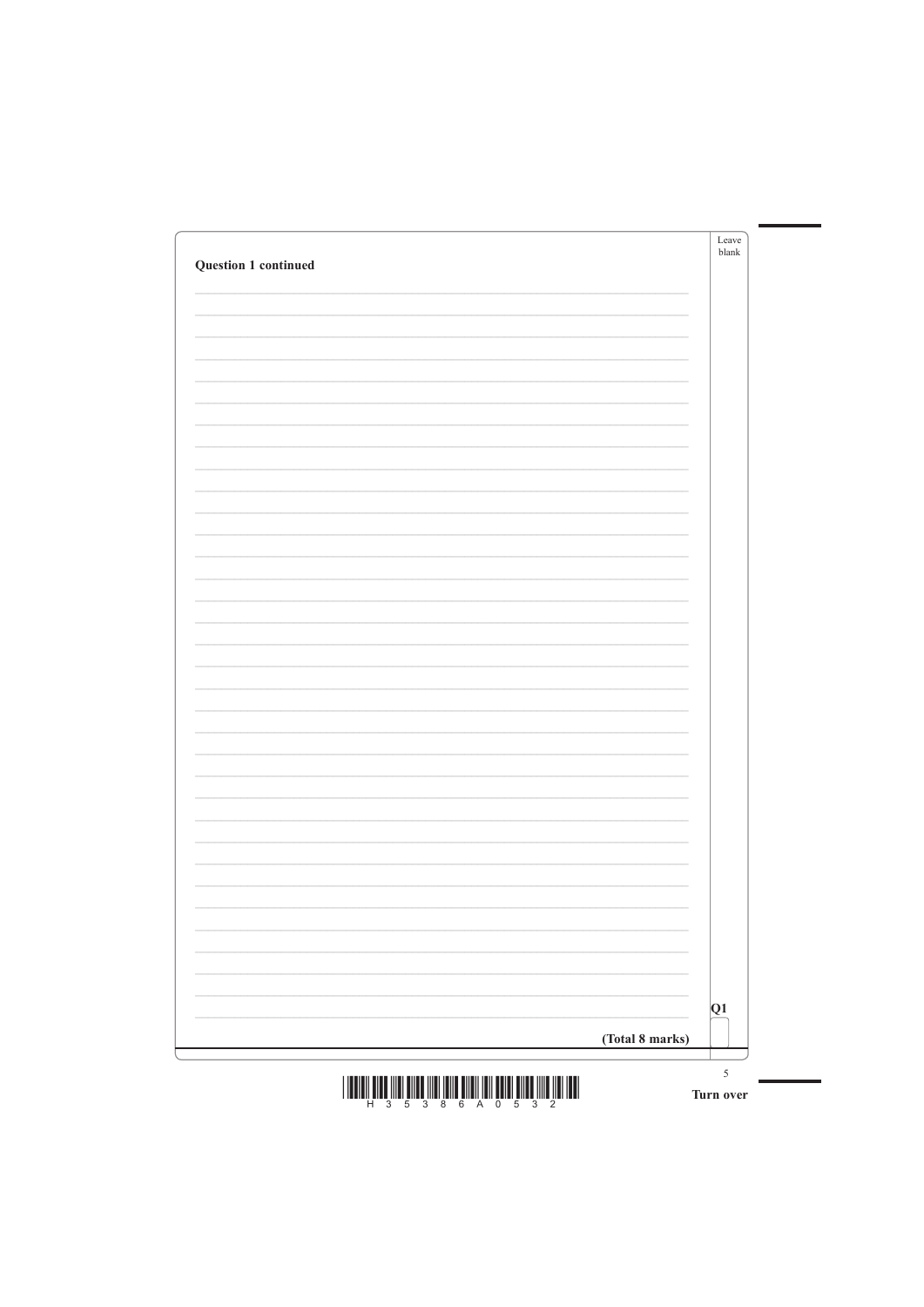





 $\sqrt{6}$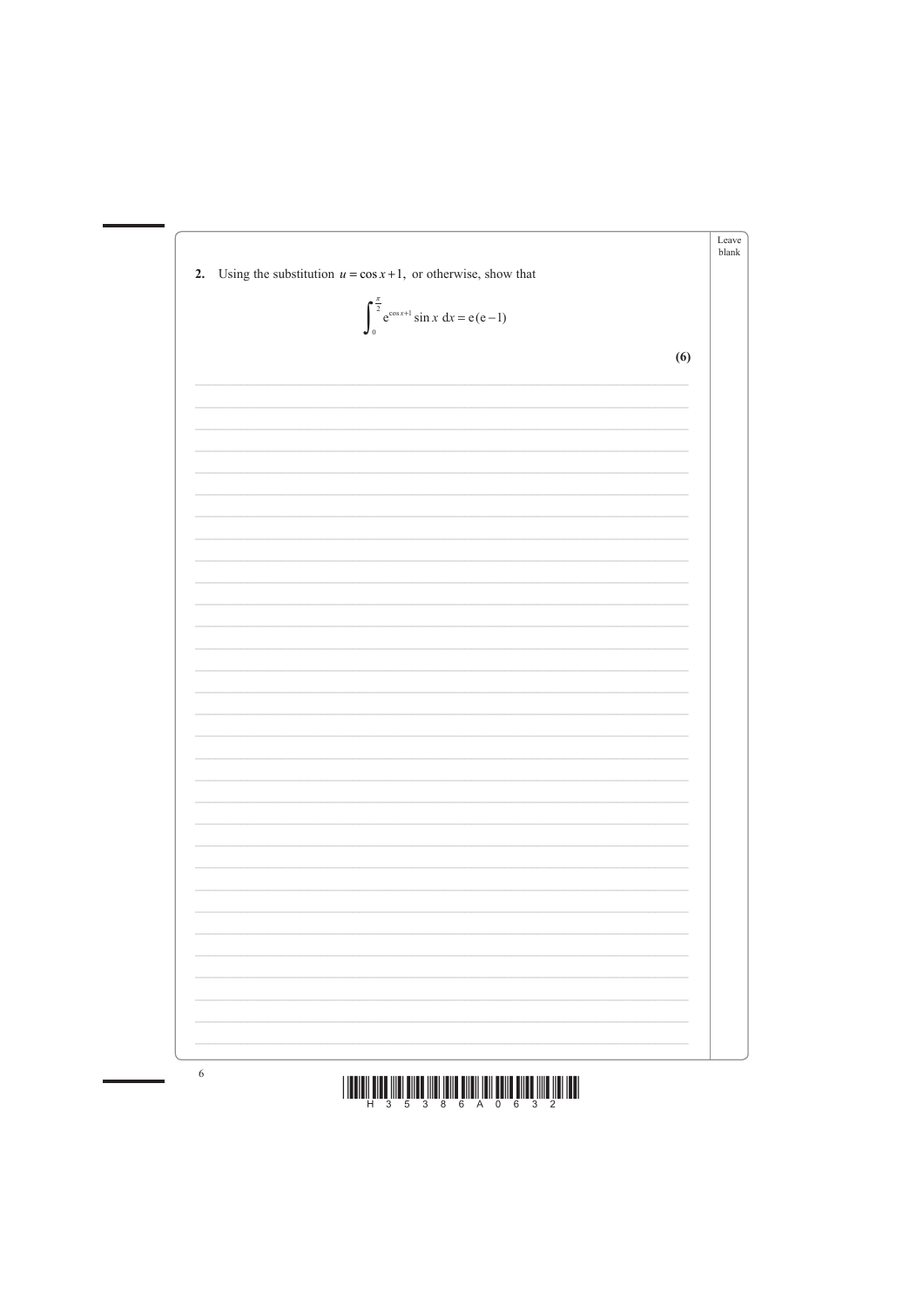| <b>Question 2 continued</b> | Leave<br>blank |
|-----------------------------|----------------|
|                             |                |
|                             |                |
|                             |                |
|                             |                |
|                             |                |
|                             |                |
|                             |                |
|                             |                |
|                             |                |
|                             |                |
|                             |                |
|                             |                |
|                             |                |
|                             |                |
|                             |                |
|                             |                |
|                             |                |
|                             |                |
|                             |                |
|                             |                |
|                             |                |



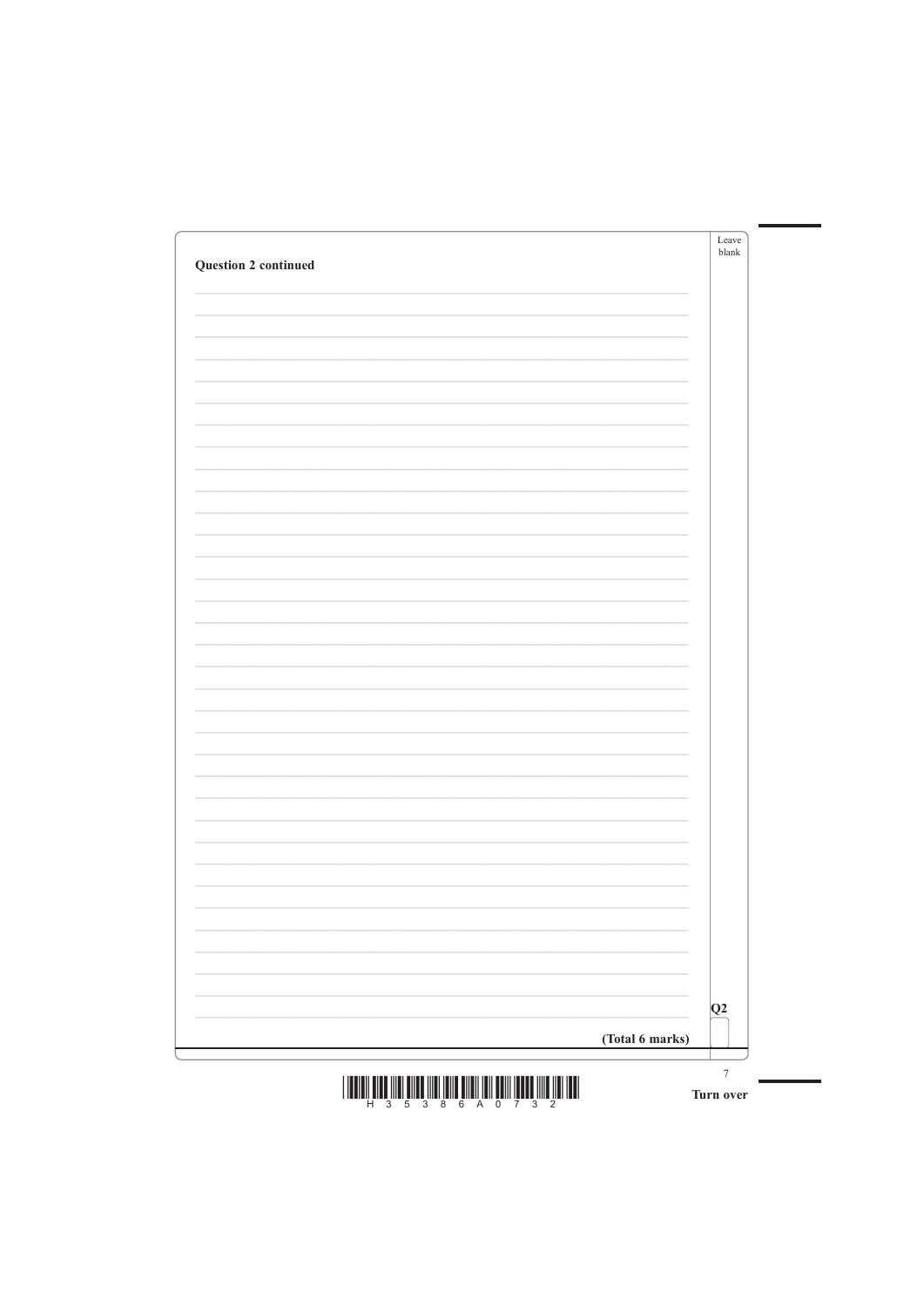





 $\, 8$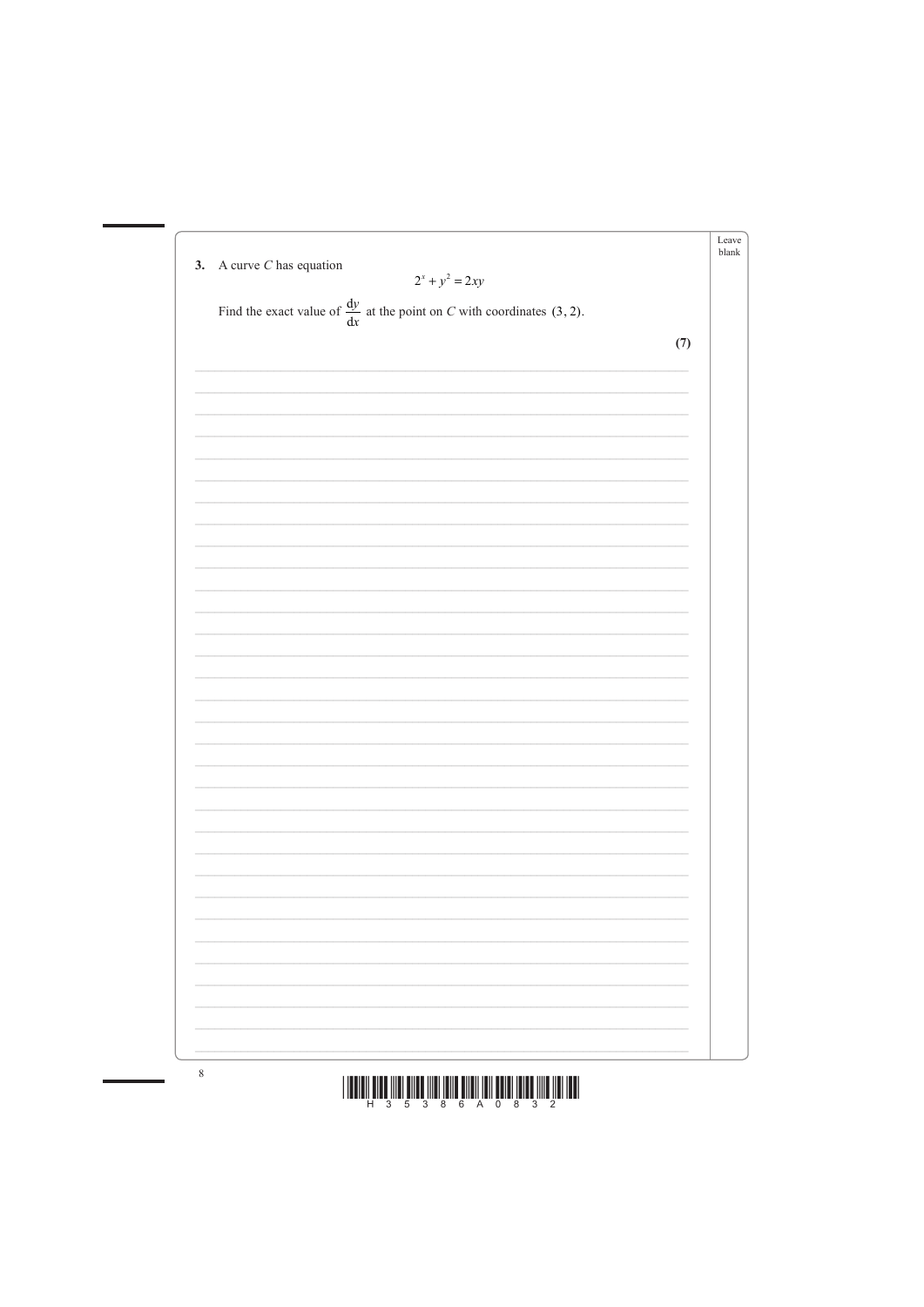| Question 3 continued | Leave<br>blank |
|----------------------|----------------|
|                      |                |
|                      |                |
|                      |                |
|                      |                |
|                      |                |
|                      |                |
|                      |                |
|                      |                |
|                      |                |
|                      |                |
|                      |                |
|                      |                |
|                      |                |
|                      |                |
|                      |                |
|                      |                |
|                      |                |
|                      |                |
|                      |                |
|                      |                |
|                      |                |

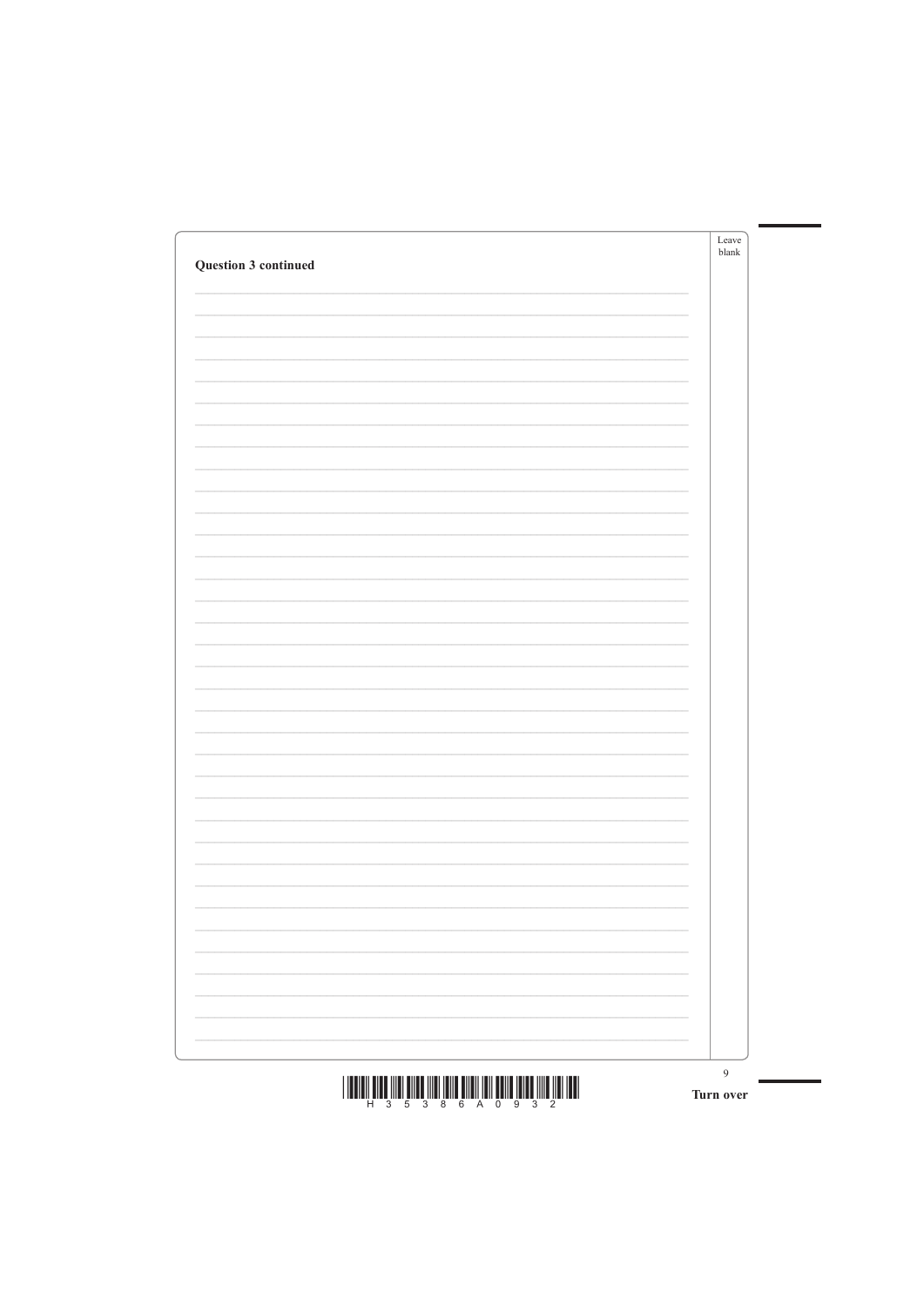| <b>Question 3 continued</b> | Leave<br>blank |
|-----------------------------|----------------|
|                             |                |
|                             |                |
|                             |                |
|                             |                |
|                             |                |
|                             |                |
|                             |                |
|                             |                |
|                             |                |
|                             |                |
|                             |                |
|                             |                |
|                             |                |
|                             |                |
|                             |                |
|                             |                |
|                             |                |
|                             |                |
|                             |                |
|                             |                |
|                             |                |



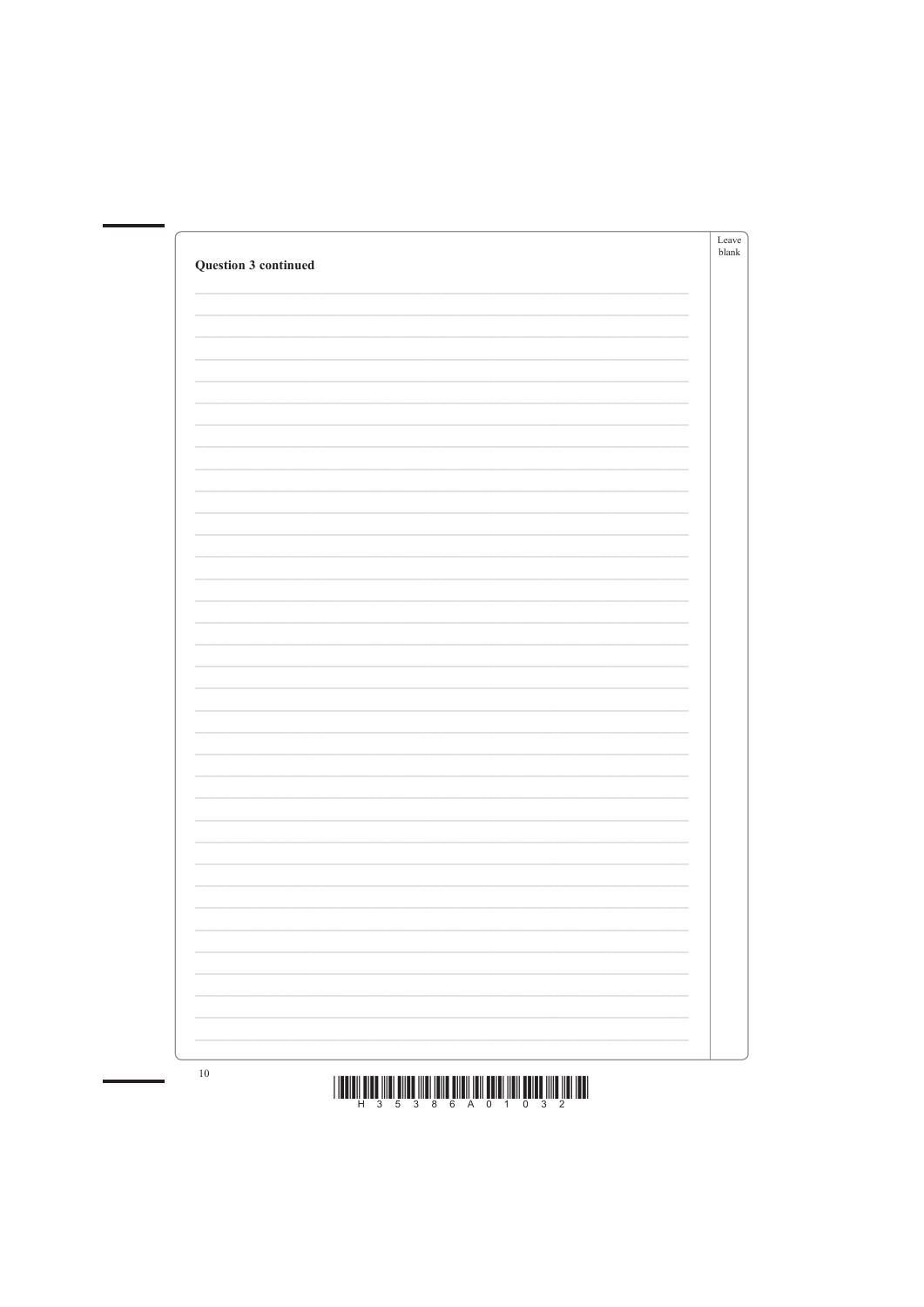| Question 3 continued | Leave<br>blank |
|----------------------|----------------|
|                      |                |
|                      |                |
|                      |                |
|                      |                |
|                      |                |
|                      |                |
|                      |                |
|                      |                |
|                      |                |
|                      |                |
|                      |                |
|                      |                |
|                      |                |
|                      |                |
|                      |                |
|                      |                |
|                      |                |
|                      |                |
|                      | -              |

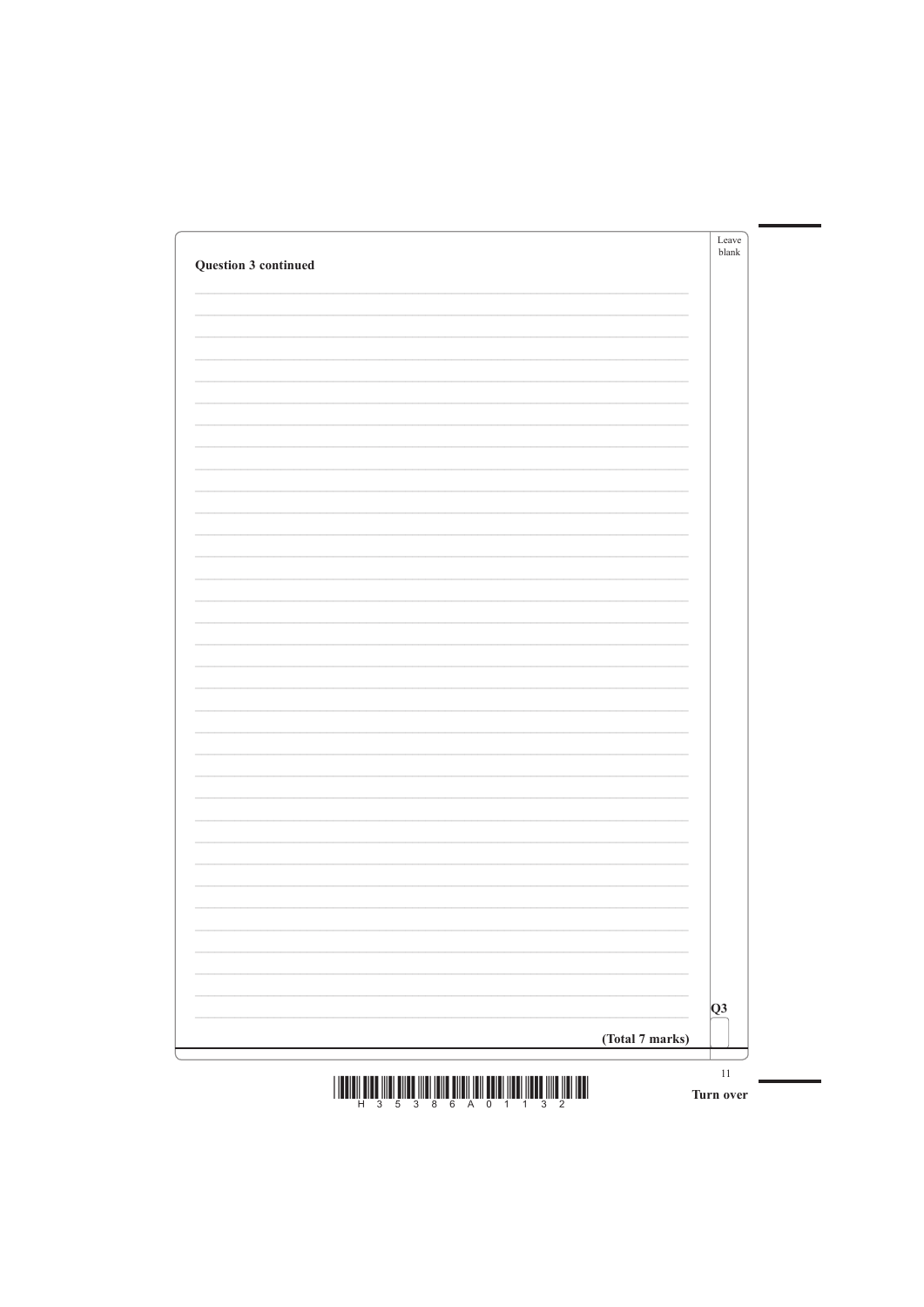



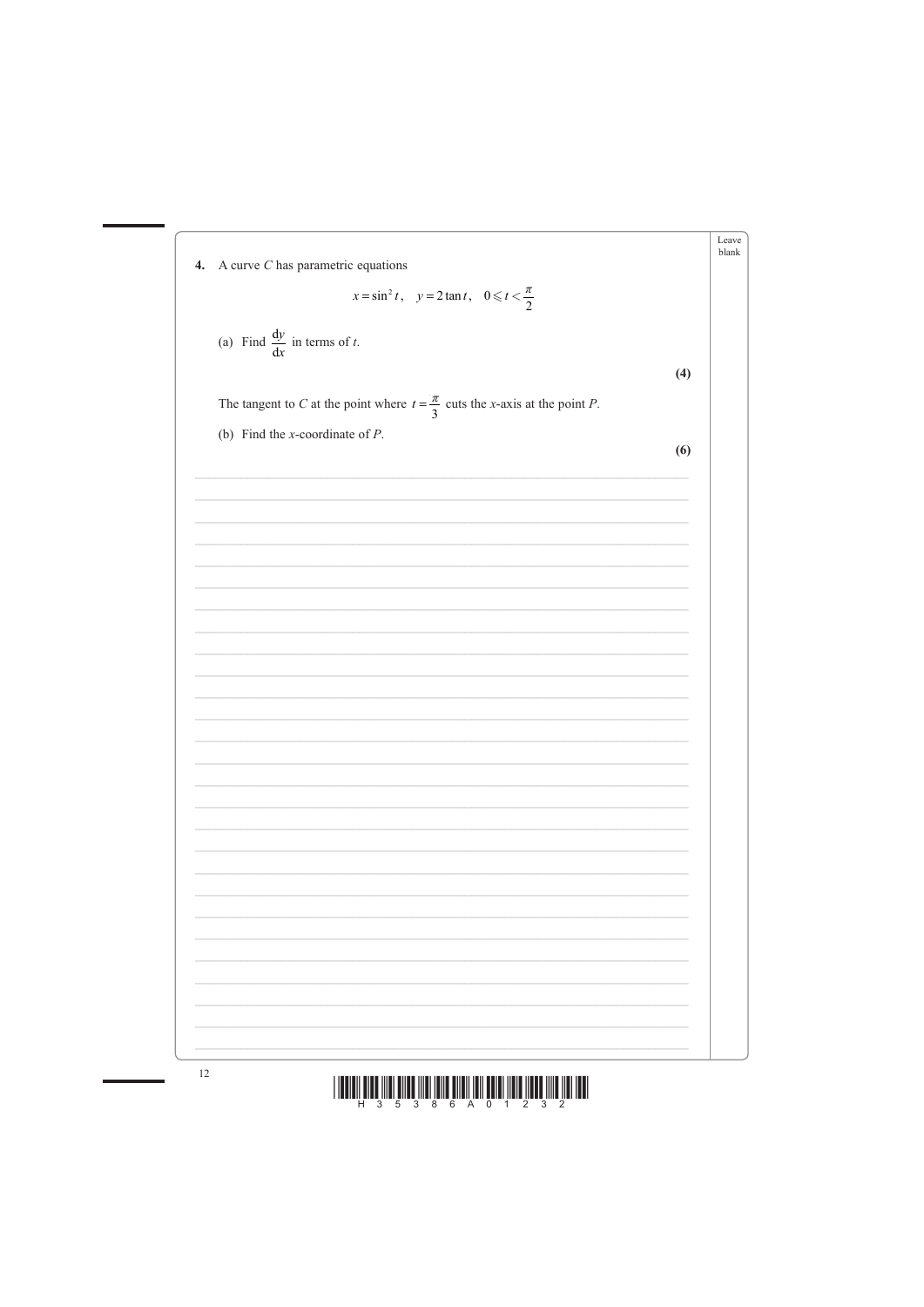| <b>Question 4 continued</b> |   | Leave<br>blank |
|-----------------------------|---|----------------|
|                             |   |                |
|                             |   |                |
|                             |   |                |
|                             |   |                |
|                             |   |                |
|                             |   |                |
|                             |   |                |
|                             |   |                |
|                             |   |                |
|                             |   |                |
|                             |   |                |
|                             |   |                |
|                             |   |                |
|                             |   |                |
|                             |   |                |
|                             |   |                |
|                             |   |                |
|                             |   |                |
|                             | - |                |
|                             |   |                |

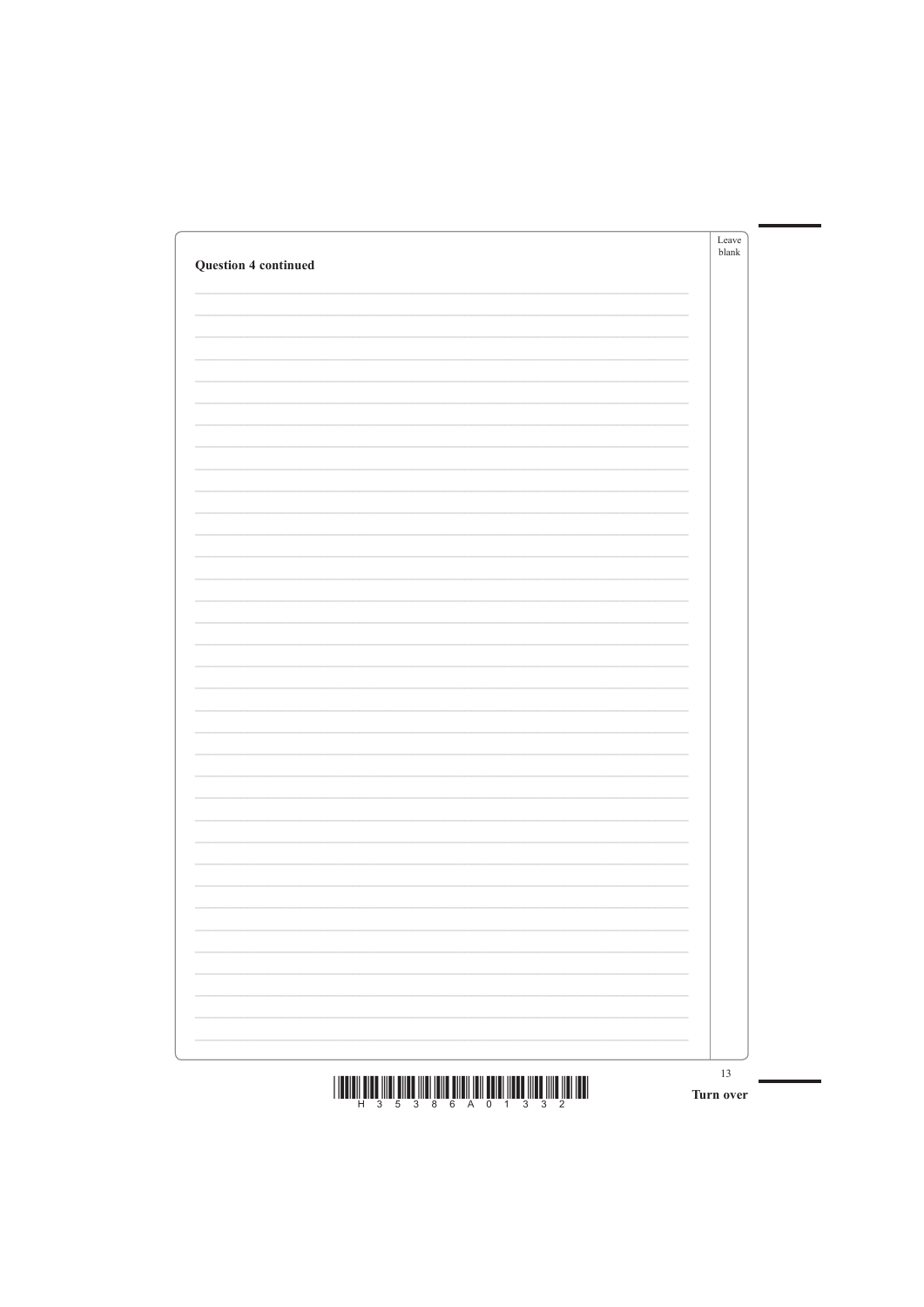| <b>Question 4 continued</b> | Leave<br>blank |
|-----------------------------|----------------|
|                             |                |
|                             |                |
|                             |                |
|                             |                |
|                             |                |
|                             |                |
|                             |                |
|                             |                |
|                             |                |
|                             |                |
|                             |                |
|                             |                |
|                             |                |
|                             |                |
|                             |                |
|                             |                |
|                             |                |
|                             |                |
|                             |                |
|                             |                |
|                             |                |



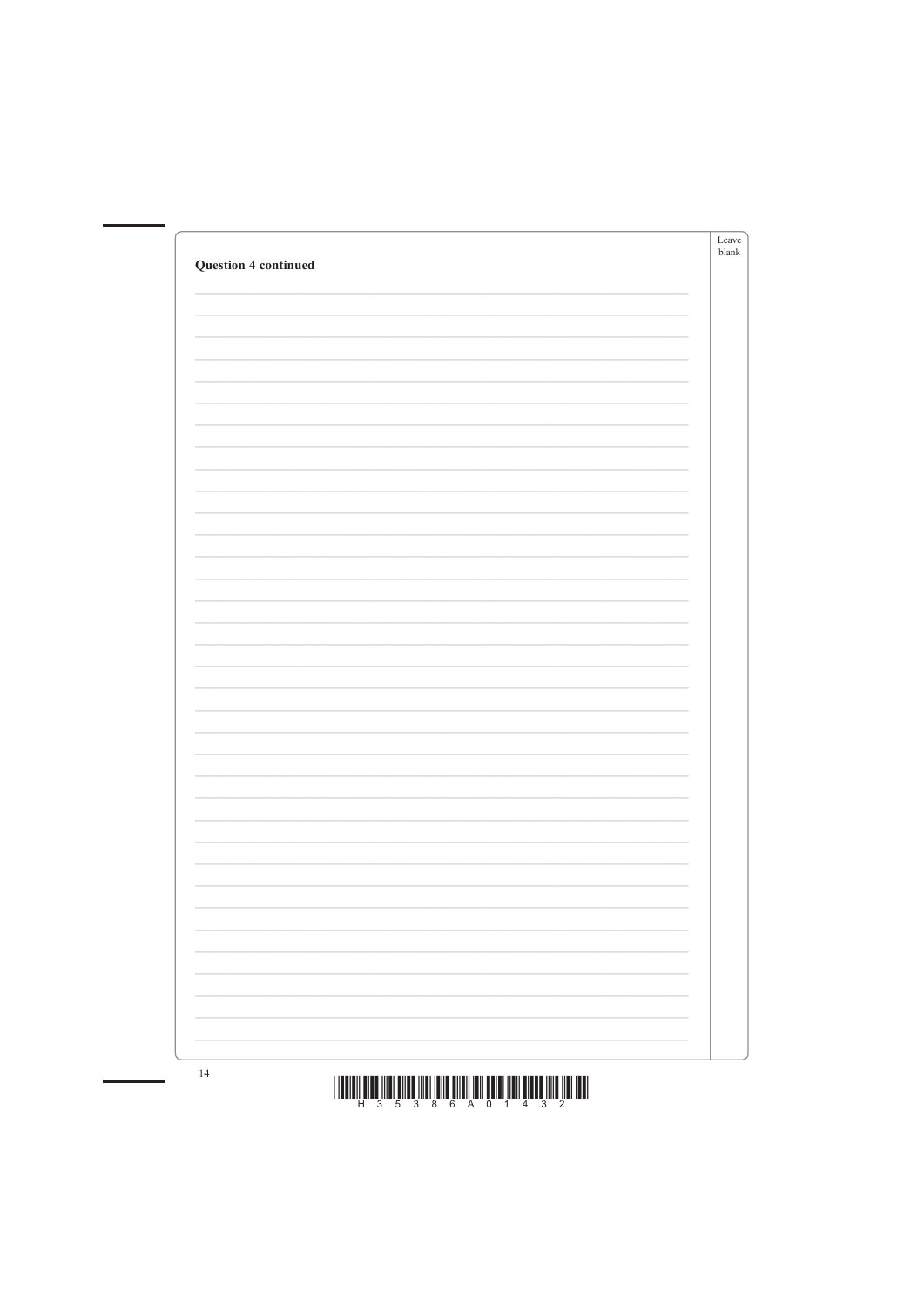| <b>Question 4 continued</b> | Leave<br>blank |
|-----------------------------|----------------|
|                             |                |
|                             |                |
|                             |                |
|                             |                |
|                             |                |
|                             |                |
|                             |                |
|                             |                |
|                             |                |
|                             |                |
|                             |                |
|                             |                |
|                             |                |
|                             |                |
|                             |                |
|                             |                |
|                             |                |
|                             |                |
|                             |                |
|                             |                |



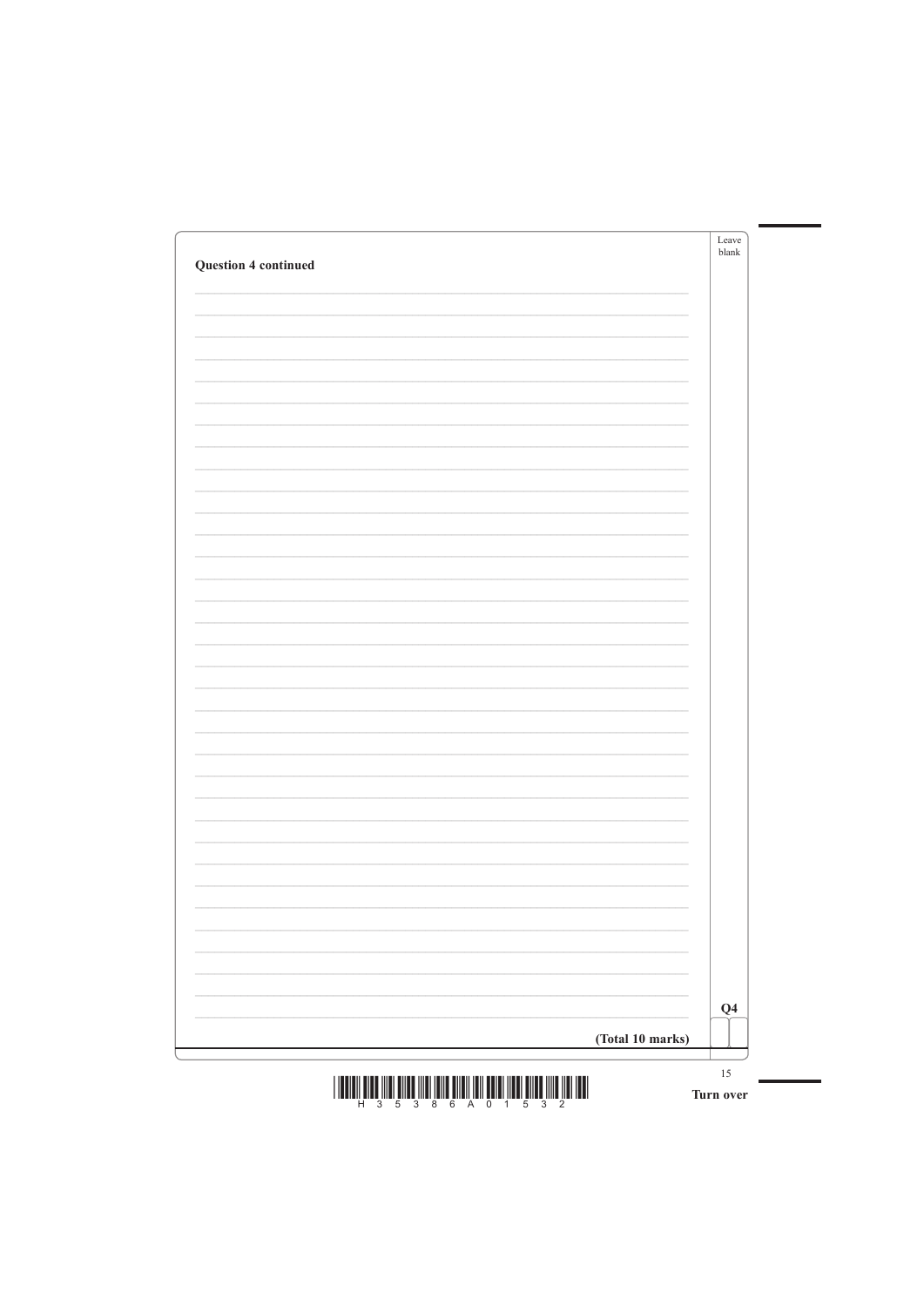



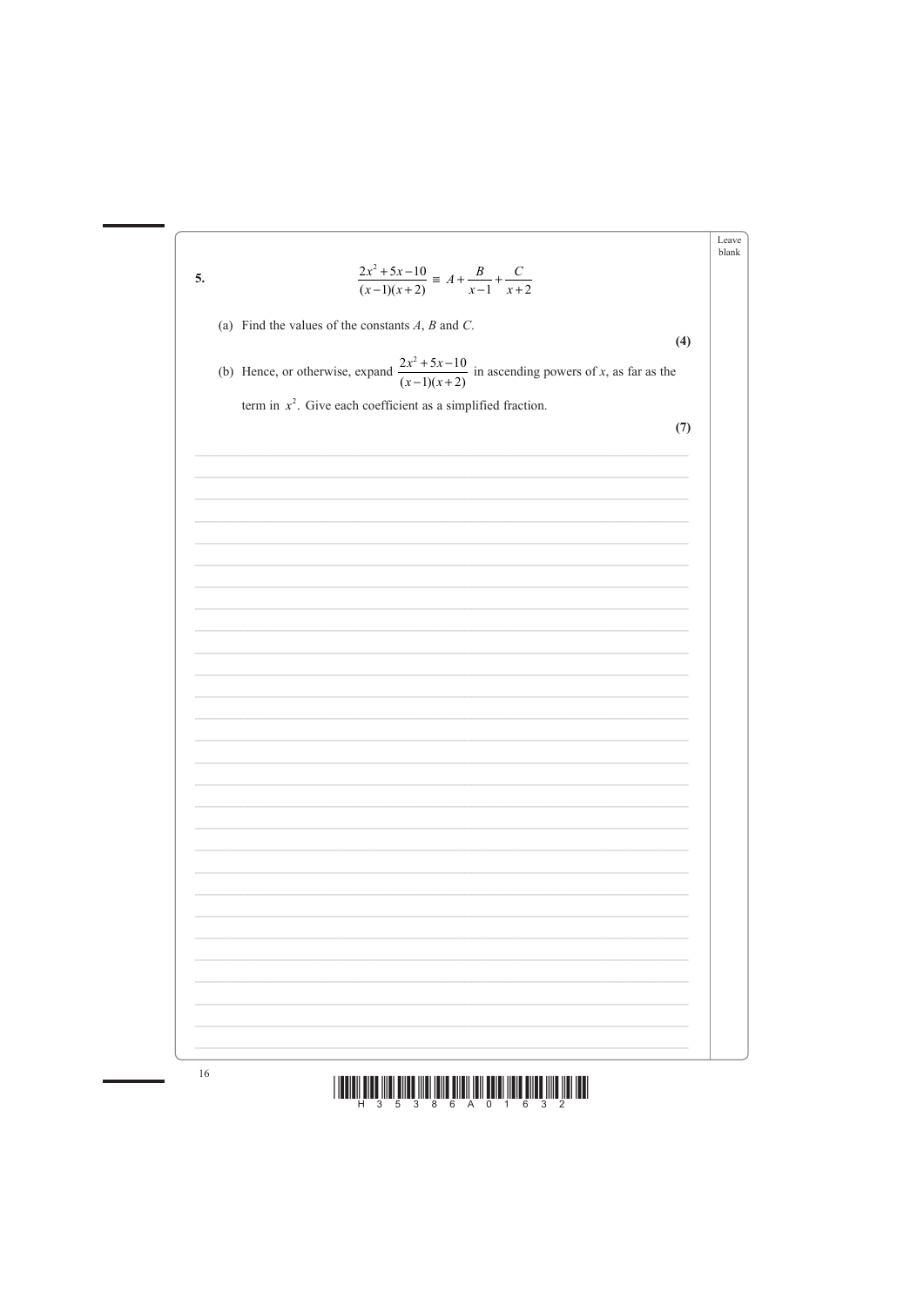| <b>Question 5 continued</b> | Leave<br>blank |
|-----------------------------|----------------|
|                             |                |
|                             |                |
|                             |                |
|                             |                |
|                             |                |
|                             |                |
|                             |                |
|                             |                |
|                             |                |
|                             |                |
|                             |                |
|                             |                |
|                             |                |
|                             |                |
|                             |                |
|                             |                |
|                             |                |
|                             |                |
|                             |                |
|                             |                |
|                             |                |
|                             |                |

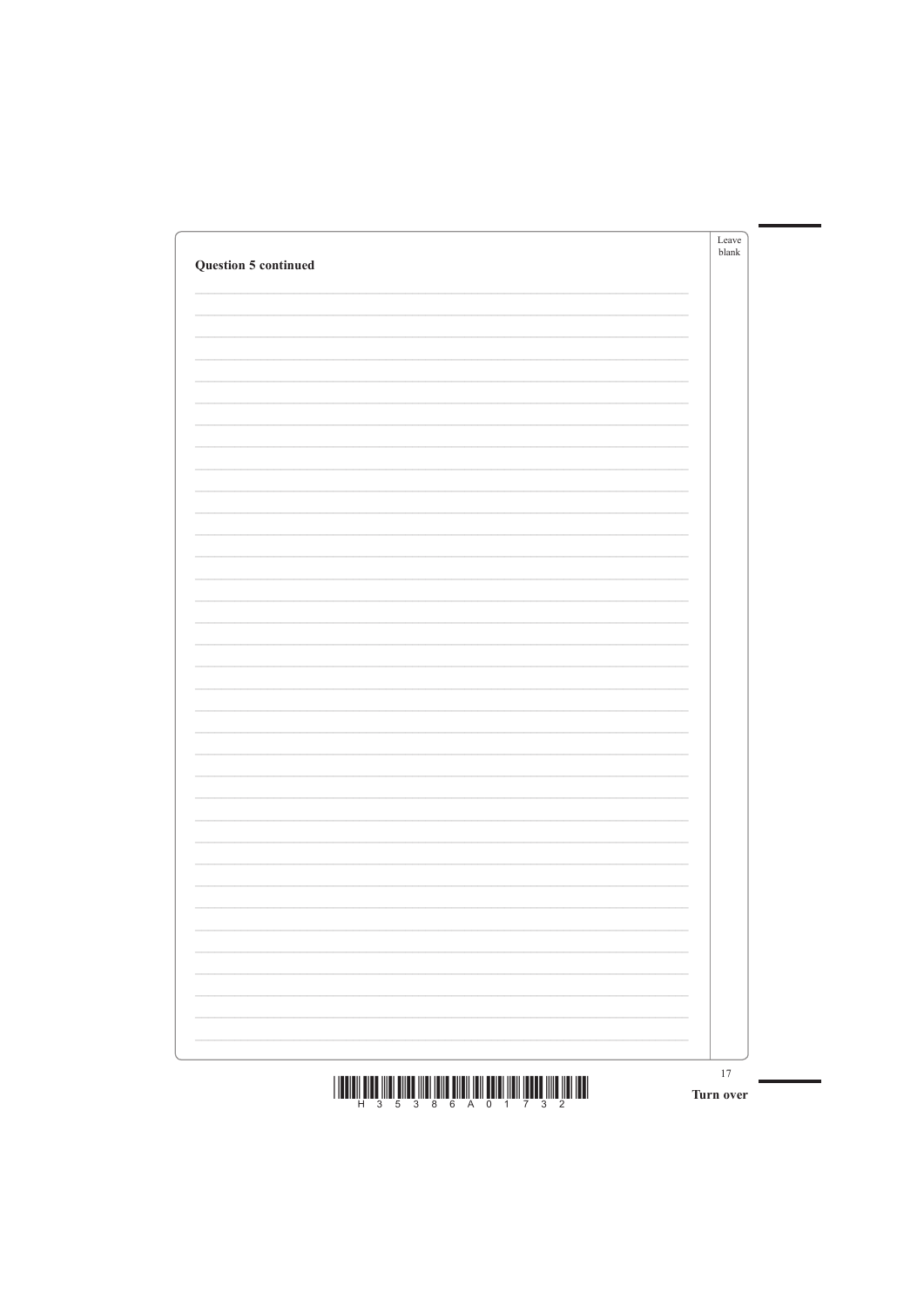| <b>Question 5 continued</b> | Leave<br>blank |
|-----------------------------|----------------|
|                             |                |
|                             |                |
|                             |                |
|                             |                |
|                             |                |
|                             |                |
|                             |                |
|                             |                |
|                             |                |
|                             |                |
|                             |                |
|                             |                |
|                             |                |
|                             |                |
|                             |                |
|                             |                |
|                             |                |
|                             |                |
|                             |                |
|                             |                |
|                             |                |
|                             |                |
|                             |                |



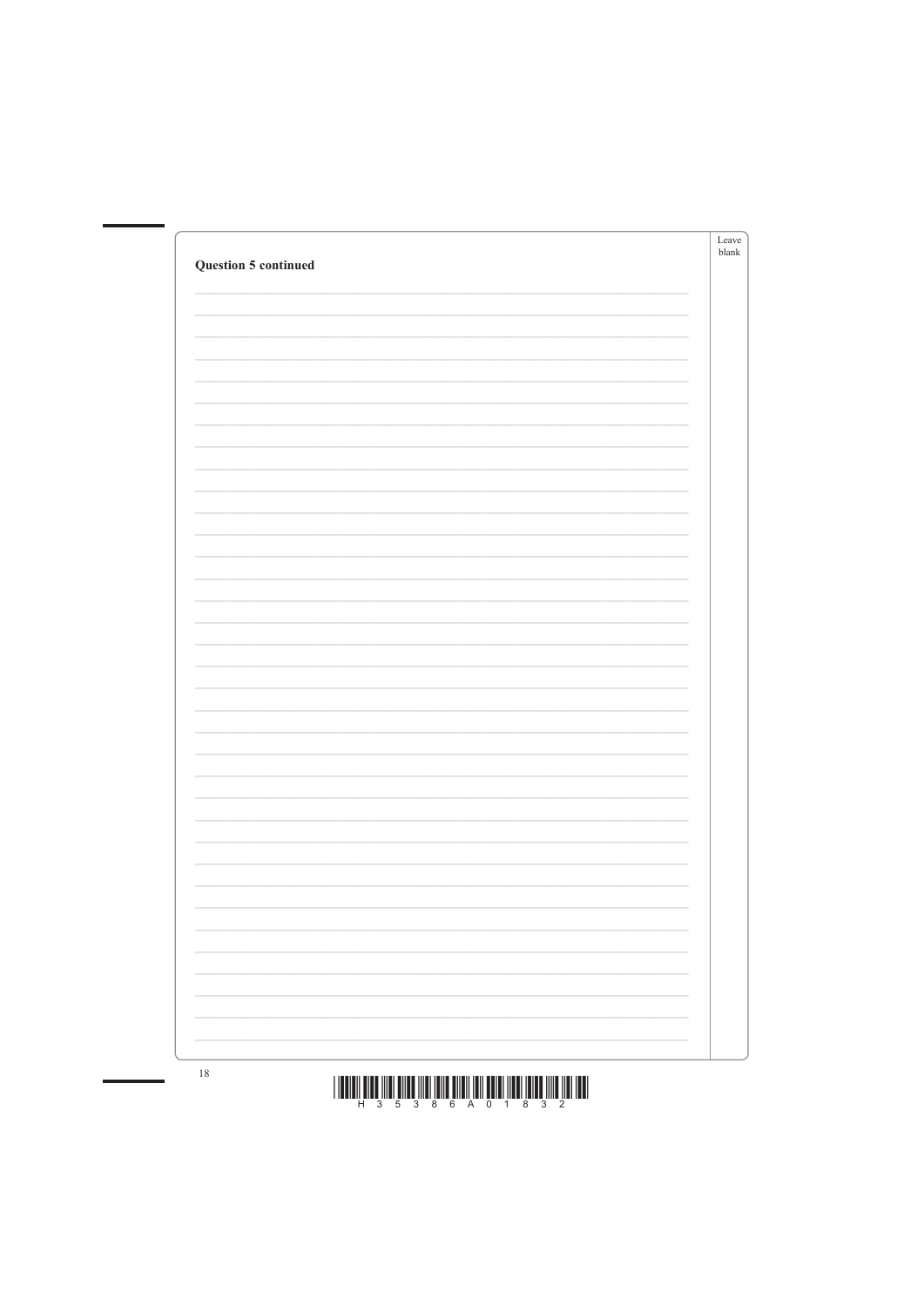| <b>Question 5 continued</b> | Leave<br>blank |
|-----------------------------|----------------|
|                             |                |
|                             |                |
|                             |                |
|                             |                |
|                             |                |
|                             |                |
|                             |                |
|                             |                |
|                             |                |
|                             |                |
|                             |                |
|                             |                |
|                             |                |
|                             |                |
|                             |                |
|                             |                |
|                             |                |
|                             |                |
|                             |                |
|                             |                |
|                             |                |
|                             |                |

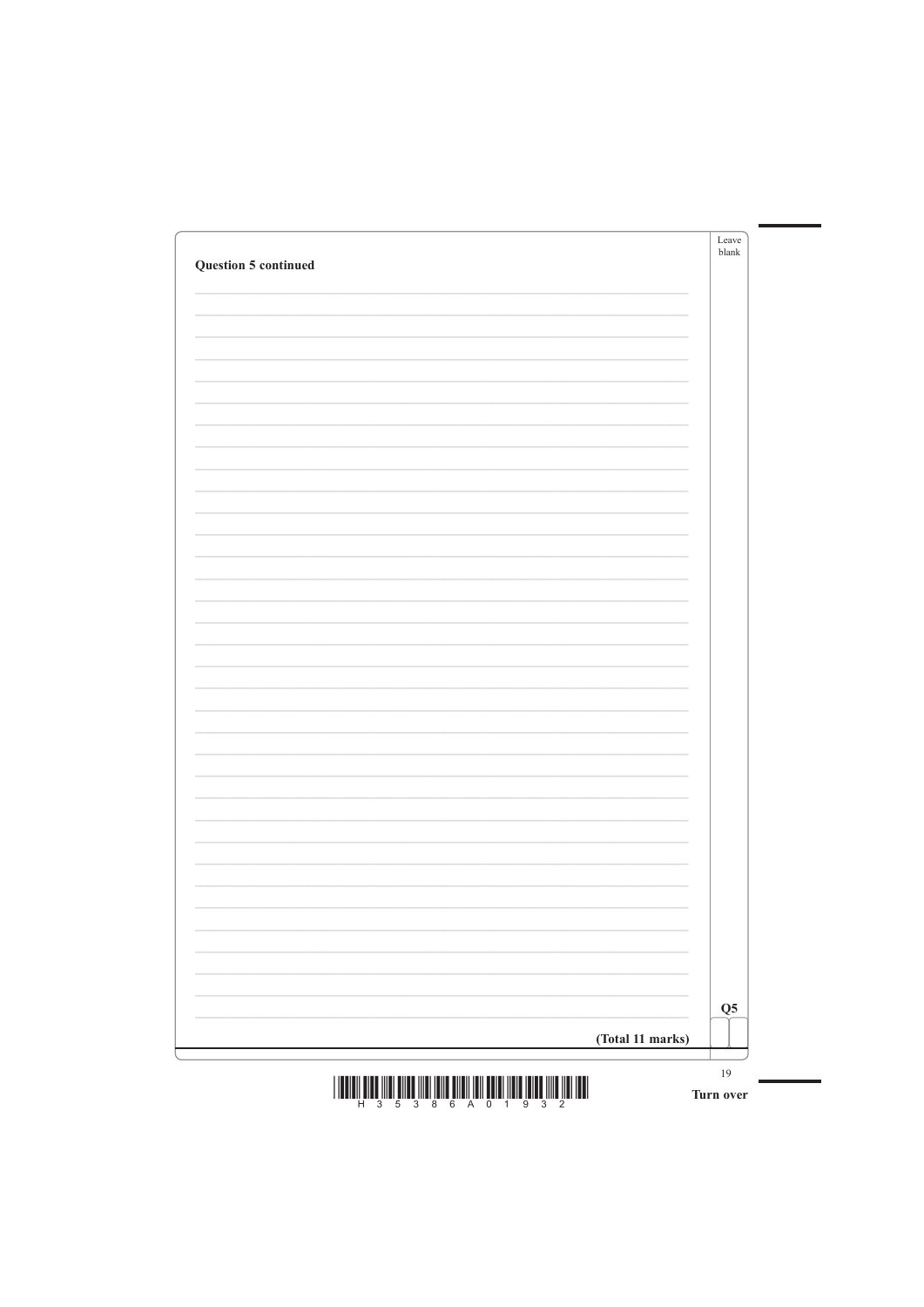



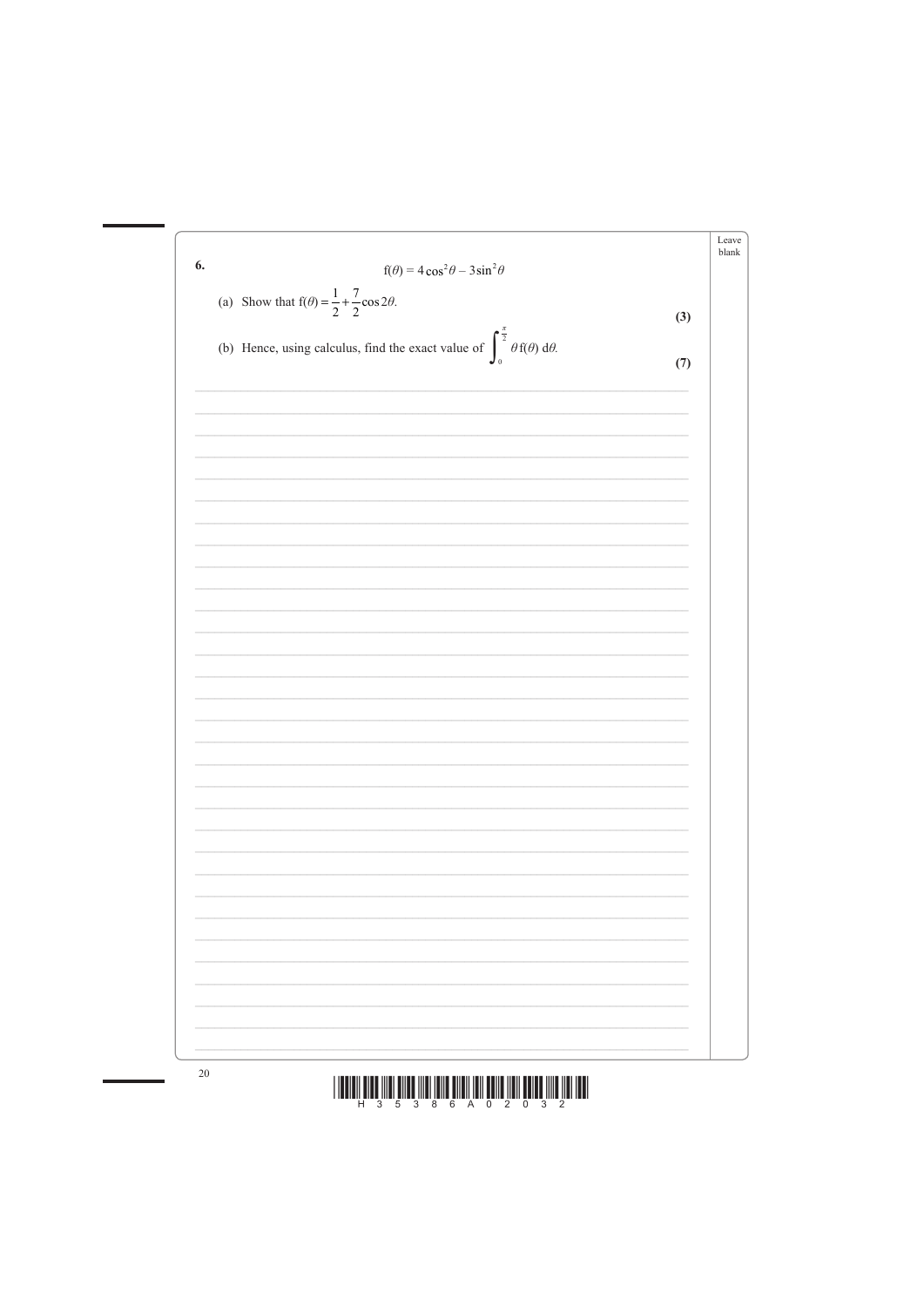| Question 6 continued | Leave<br>blank           |
|----------------------|--------------------------|
|                      |                          |
|                      |                          |
|                      |                          |
|                      |                          |
|                      |                          |
|                      |                          |
|                      |                          |
|                      |                          |
|                      |                          |
|                      |                          |
|                      |                          |
|                      |                          |
|                      |                          |
|                      |                          |
|                      |                          |
|                      |                          |
|                      |                          |
|                      |                          |
|                      |                          |
|                      |                          |
|                      | $\overline{\phantom{0}}$ |

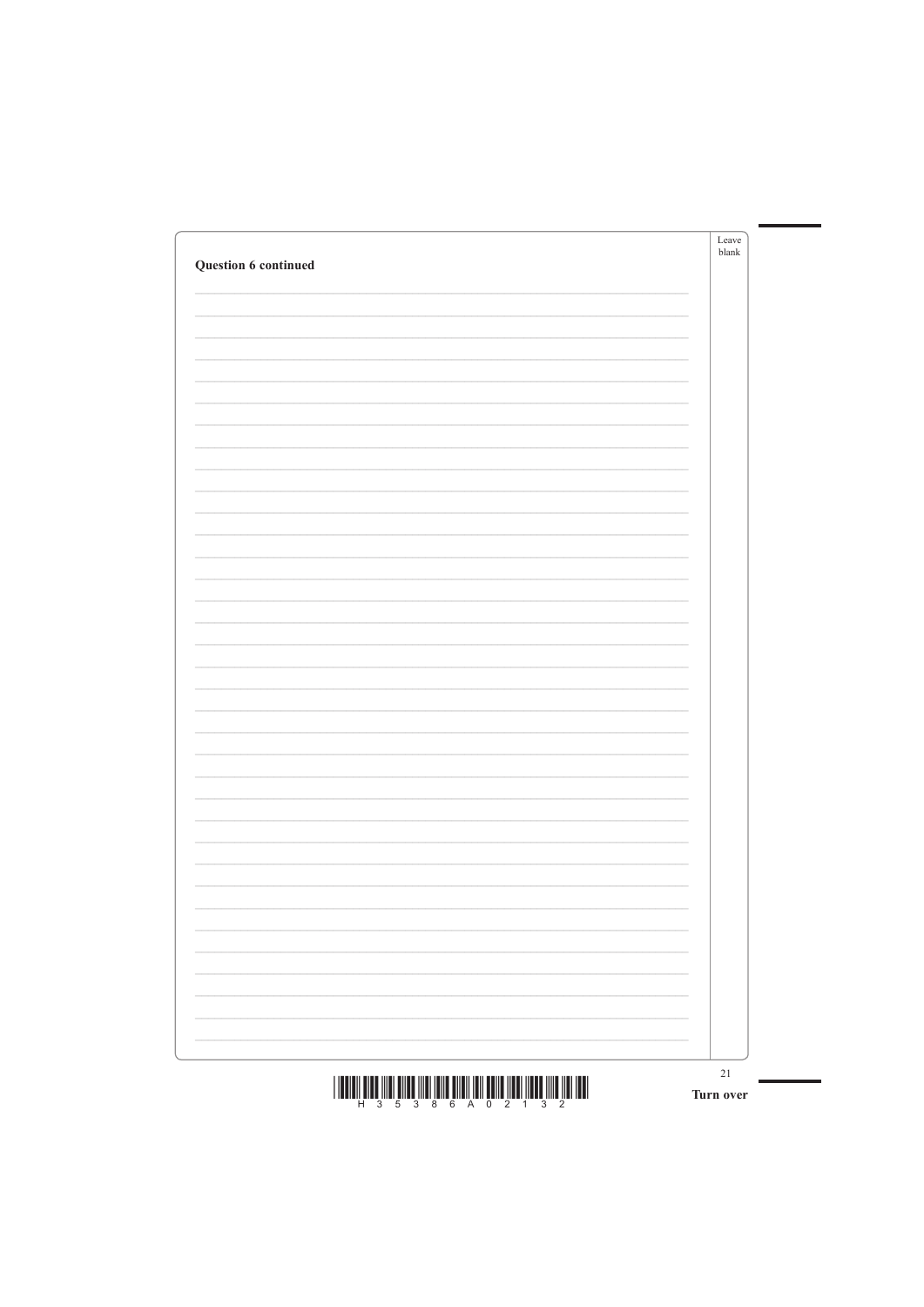| <b>Question 6 continued</b> | Leave<br>$b$ lank |
|-----------------------------|-------------------|
|                             |                   |
|                             |                   |
|                             |                   |
|                             |                   |
|                             |                   |
|                             |                   |
|                             |                   |
|                             |                   |
|                             |                   |
|                             |                   |
|                             |                   |
|                             |                   |
|                             |                   |
|                             |                   |
|                             |                   |
|                             |                   |



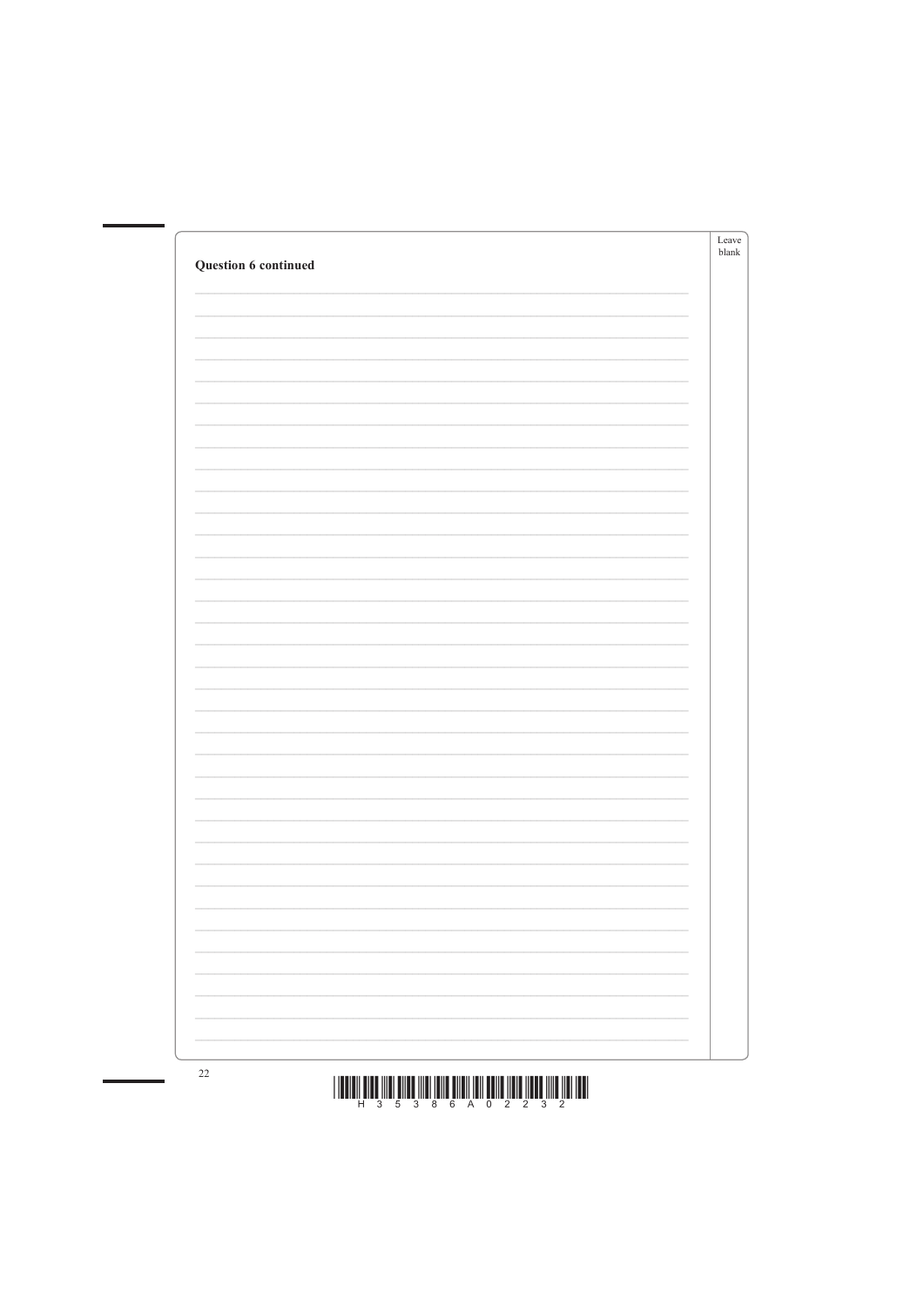| Question 6 continued | Leave<br>blank           |
|----------------------|--------------------------|
|                      |                          |
|                      |                          |
|                      |                          |
|                      |                          |
|                      |                          |
|                      |                          |
|                      |                          |
|                      |                          |
|                      |                          |
|                      |                          |
|                      |                          |
|                      |                          |
|                      |                          |
|                      |                          |
|                      |                          |
|                      |                          |
|                      |                          |
|                      |                          |
|                      | $\overline{\phantom{0}}$ |
|                      |                          |



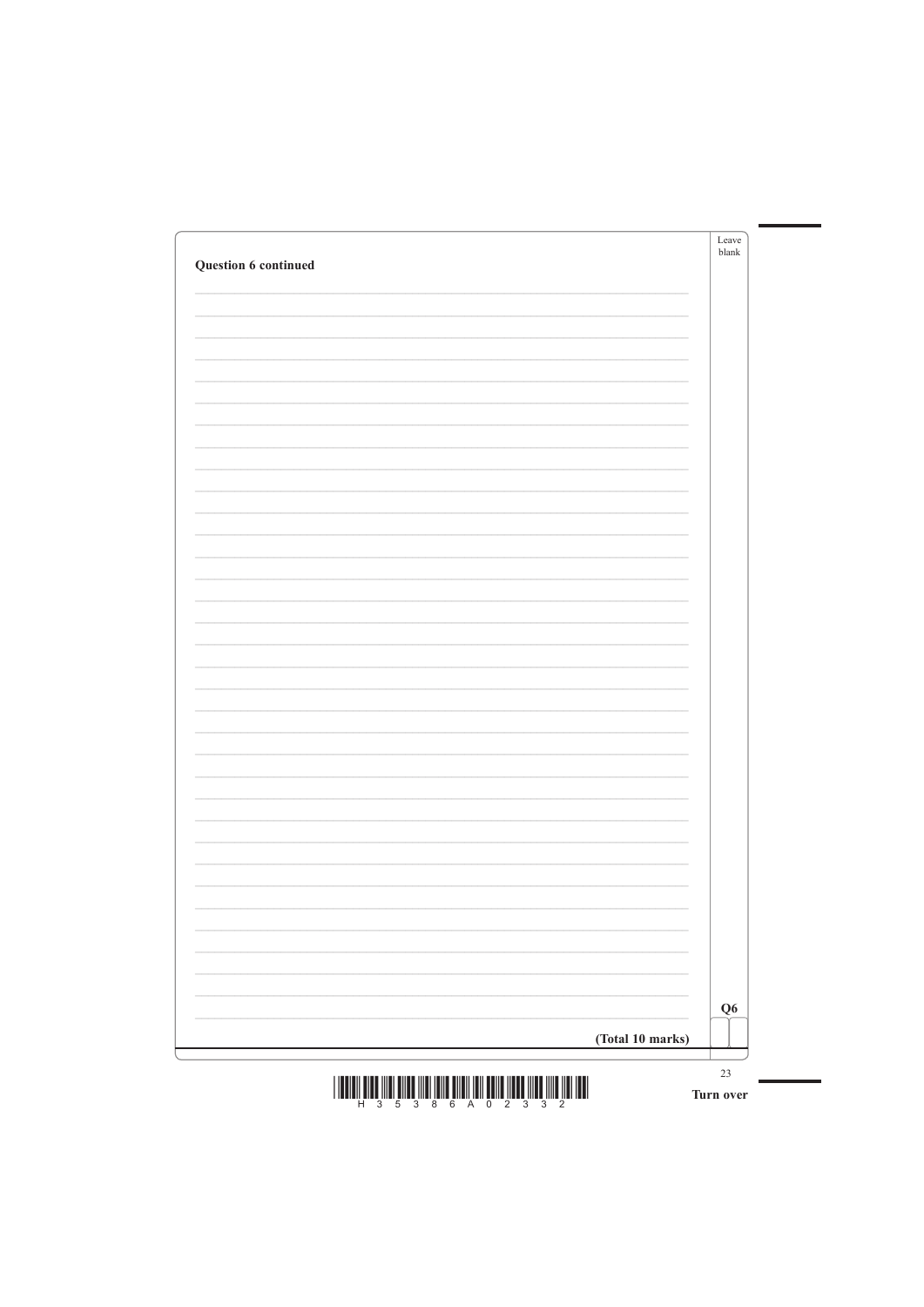



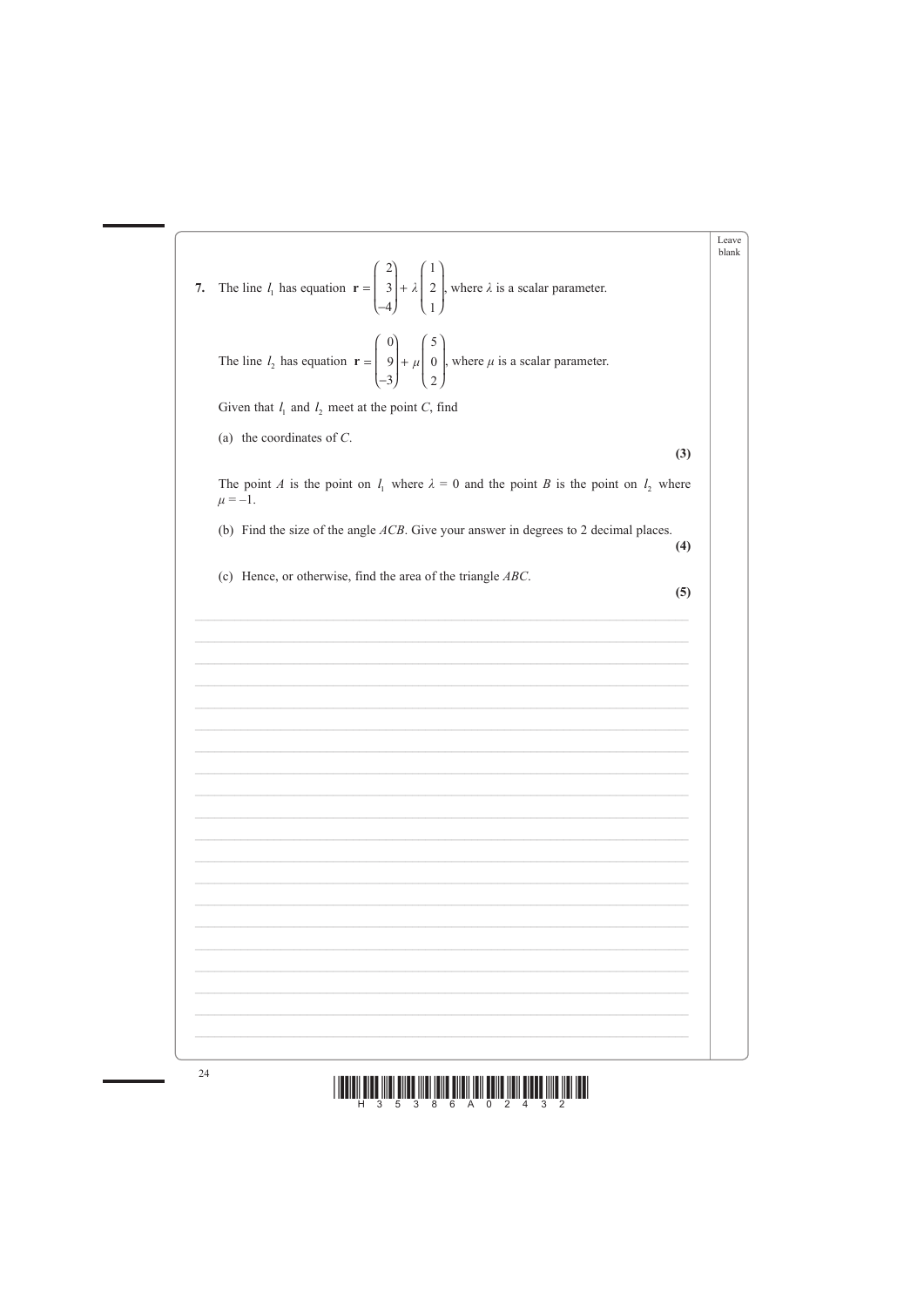| <b>Question 7 continued</b> |                          | Leave<br>blank |
|-----------------------------|--------------------------|----------------|
|                             |                          |                |
|                             |                          |                |
|                             |                          |                |
|                             |                          |                |
|                             |                          |                |
|                             |                          |                |
|                             |                          |                |
|                             |                          |                |
|                             |                          |                |
|                             |                          |                |
|                             |                          |                |
|                             |                          |                |
|                             |                          |                |
|                             |                          |                |
|                             | -                        |                |
|                             |                          |                |
|                             |                          |                |
|                             |                          |                |
|                             | $\overline{\phantom{a}}$ |                |
|                             |                          |                |

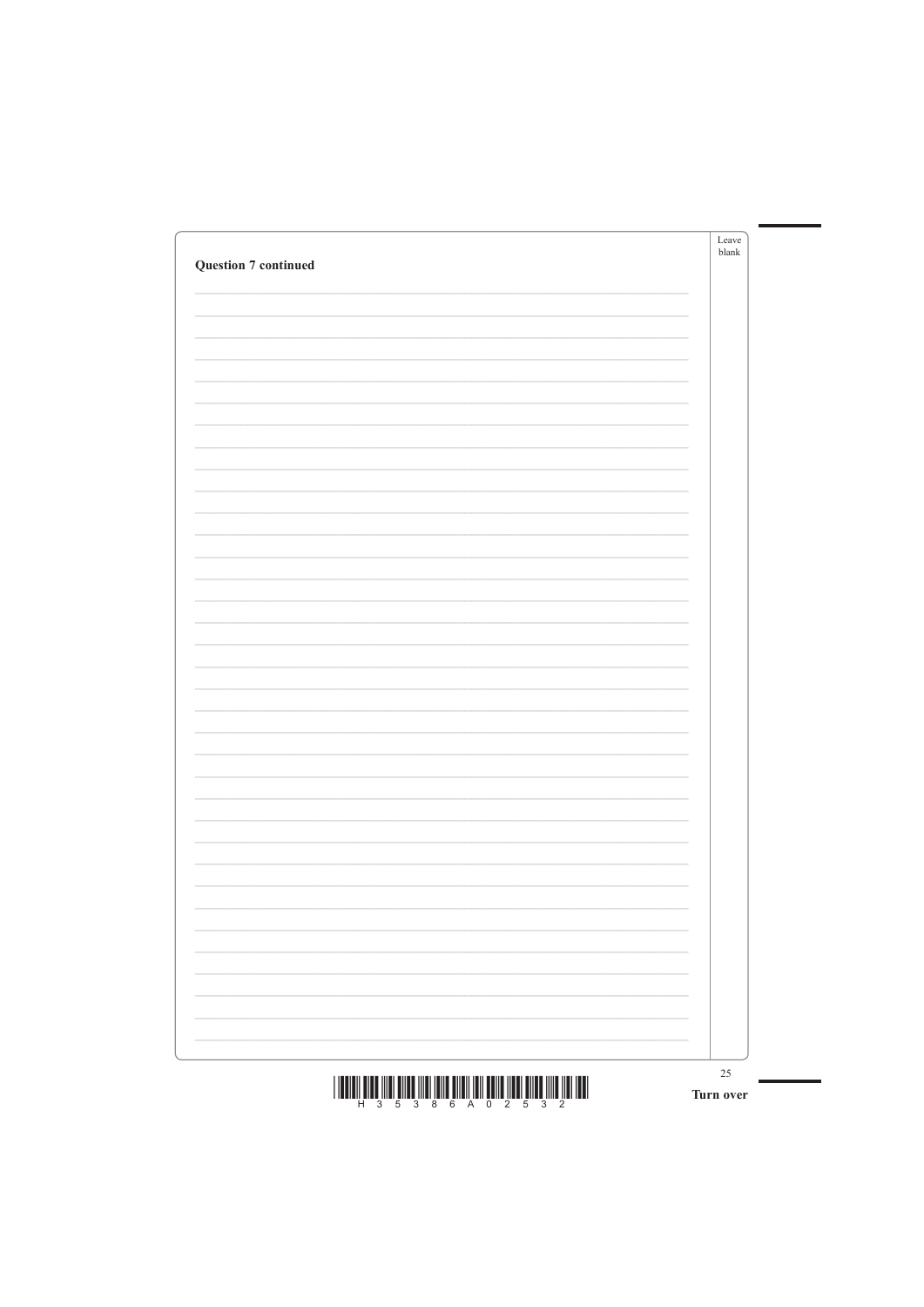| <b>Question 7 continued</b> | Leave<br>$b$ lank |
|-----------------------------|-------------------|
|                             |                   |
|                             |                   |
|                             |                   |
|                             |                   |
|                             |                   |
|                             |                   |
|                             |                   |
|                             |                   |
|                             |                   |
|                             |                   |
|                             |                   |
|                             |                   |
|                             |                   |
|                             |                   |
|                             |                   |
|                             |                   |
|                             |                   |
|                             |                   |
|                             |                   |



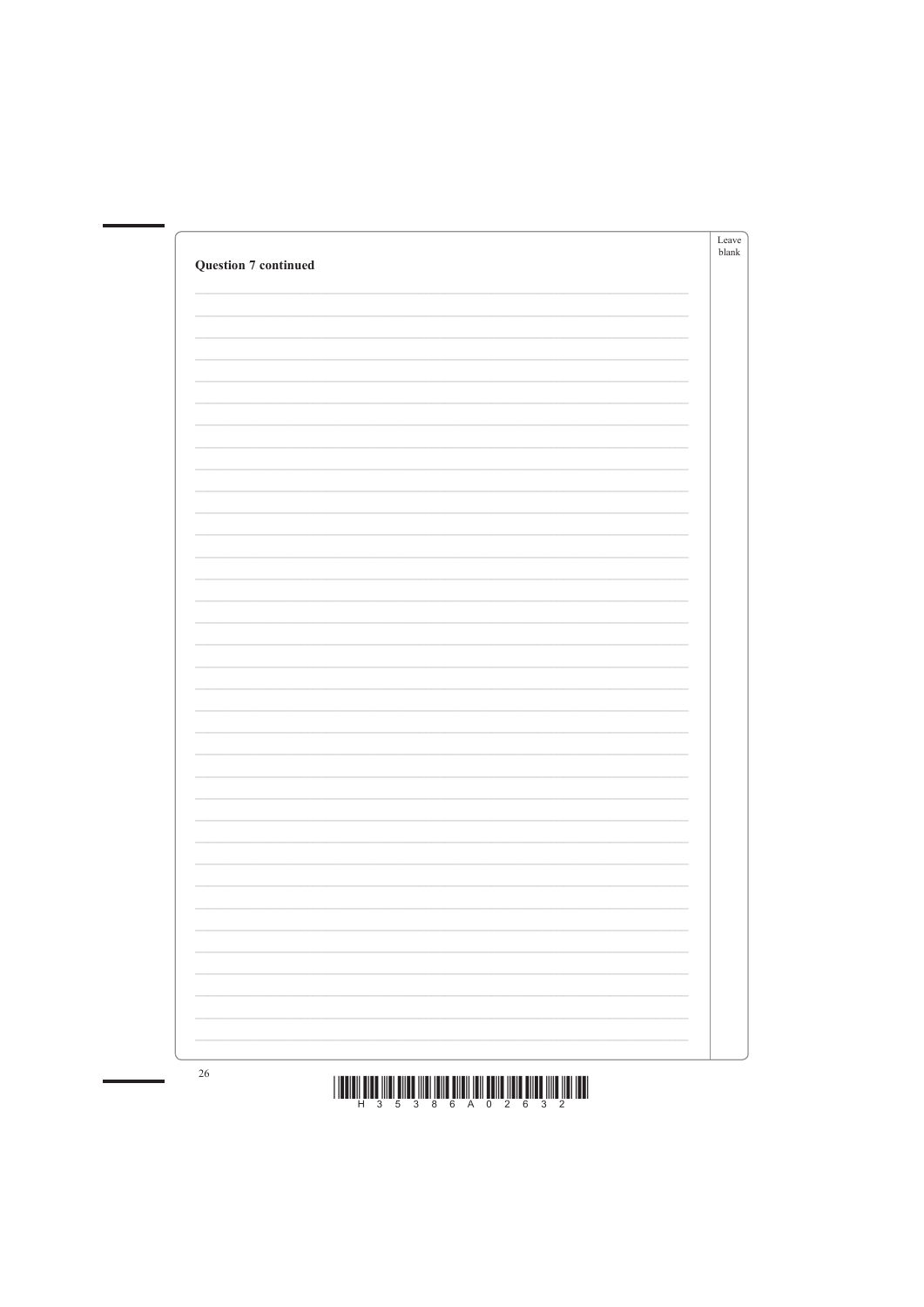| <b>Question 7 continued</b> | Leave<br>blank |
|-----------------------------|----------------|
|                             |                |
|                             |                |
|                             |                |
|                             |                |
|                             |                |
|                             |                |
|                             |                |
|                             |                |
|                             |                |
|                             |                |
|                             |                |
|                             |                |
|                             |                |
|                             |                |
|                             |                |
|                             |                |
|                             |                |
|                             |                |
|                             |                |
|                             |                |
|                             |                |



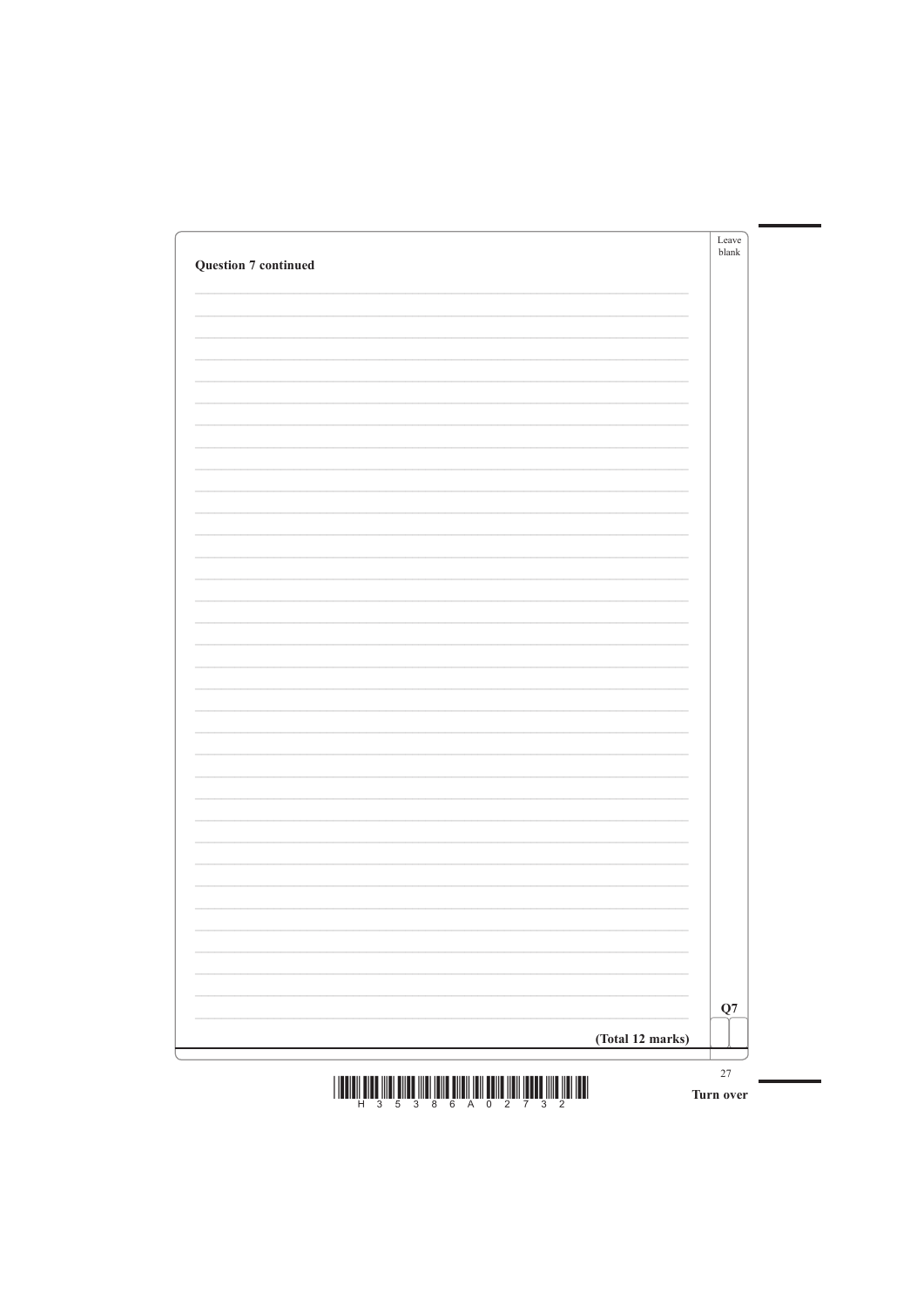



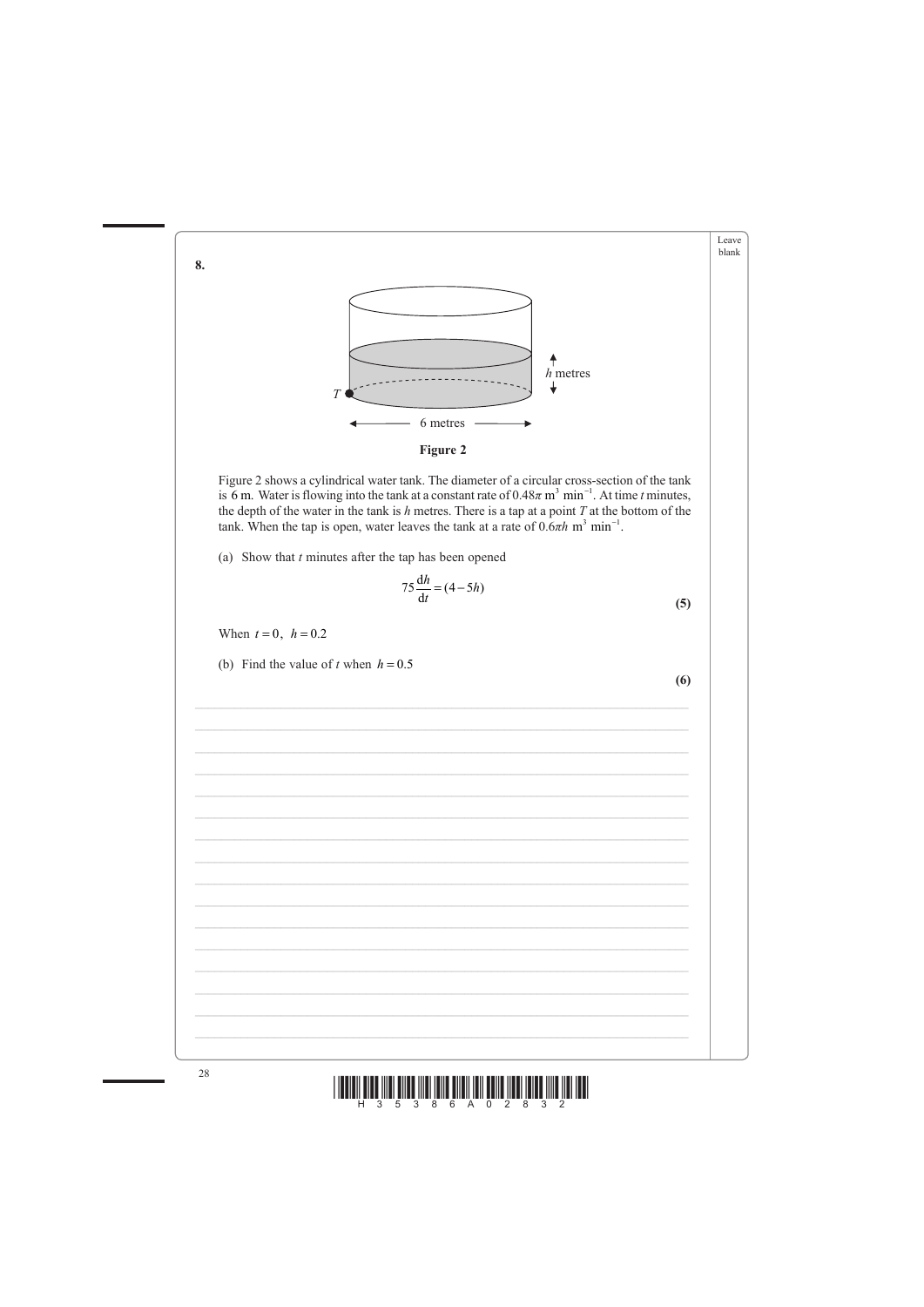| <b>Question 8 continued</b> | Leave<br>$b$ lank |
|-----------------------------|-------------------|
|                             |                   |
|                             |                   |
|                             |                   |
|                             |                   |
|                             |                   |
|                             |                   |
|                             |                   |
|                             |                   |
|                             |                   |
|                             |                   |
|                             |                   |
|                             |                   |
|                             |                   |
|                             |                   |
|                             |                   |
|                             |                   |
|                             |                   |
|                             |                   |
|                             |                   |
|                             |                   |
|                             |                   |
|                             |                   |
|                             |                   |

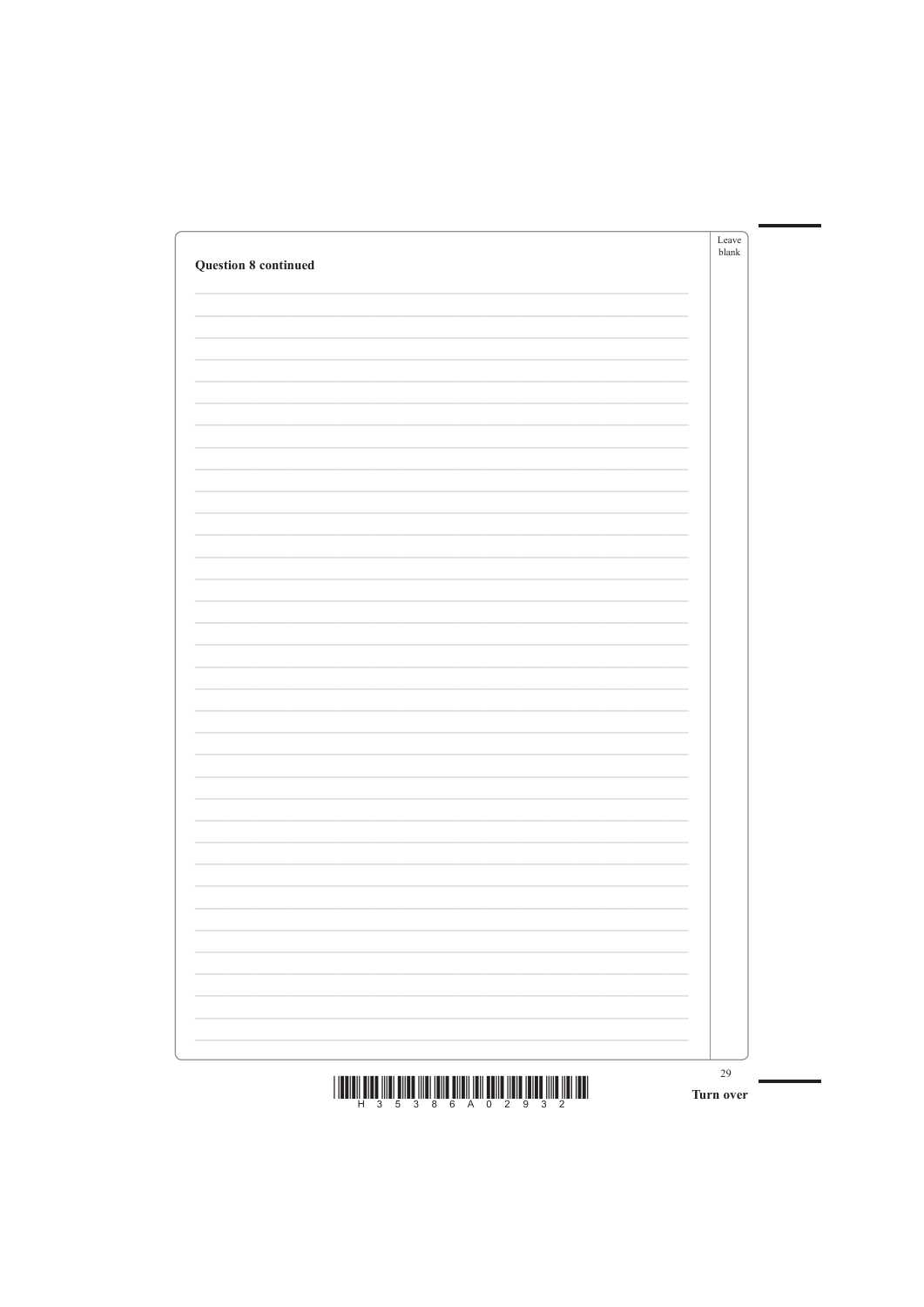| <b>Question 8 continued</b> | Leave<br>$b$ lank |
|-----------------------------|-------------------|
|                             |                   |
|                             |                   |
|                             |                   |
|                             |                   |
|                             |                   |
|                             |                   |
|                             |                   |
|                             |                   |
|                             |                   |
|                             |                   |
|                             |                   |
|                             |                   |
|                             |                   |
|                             |                   |
|                             |                   |
|                             |                   |



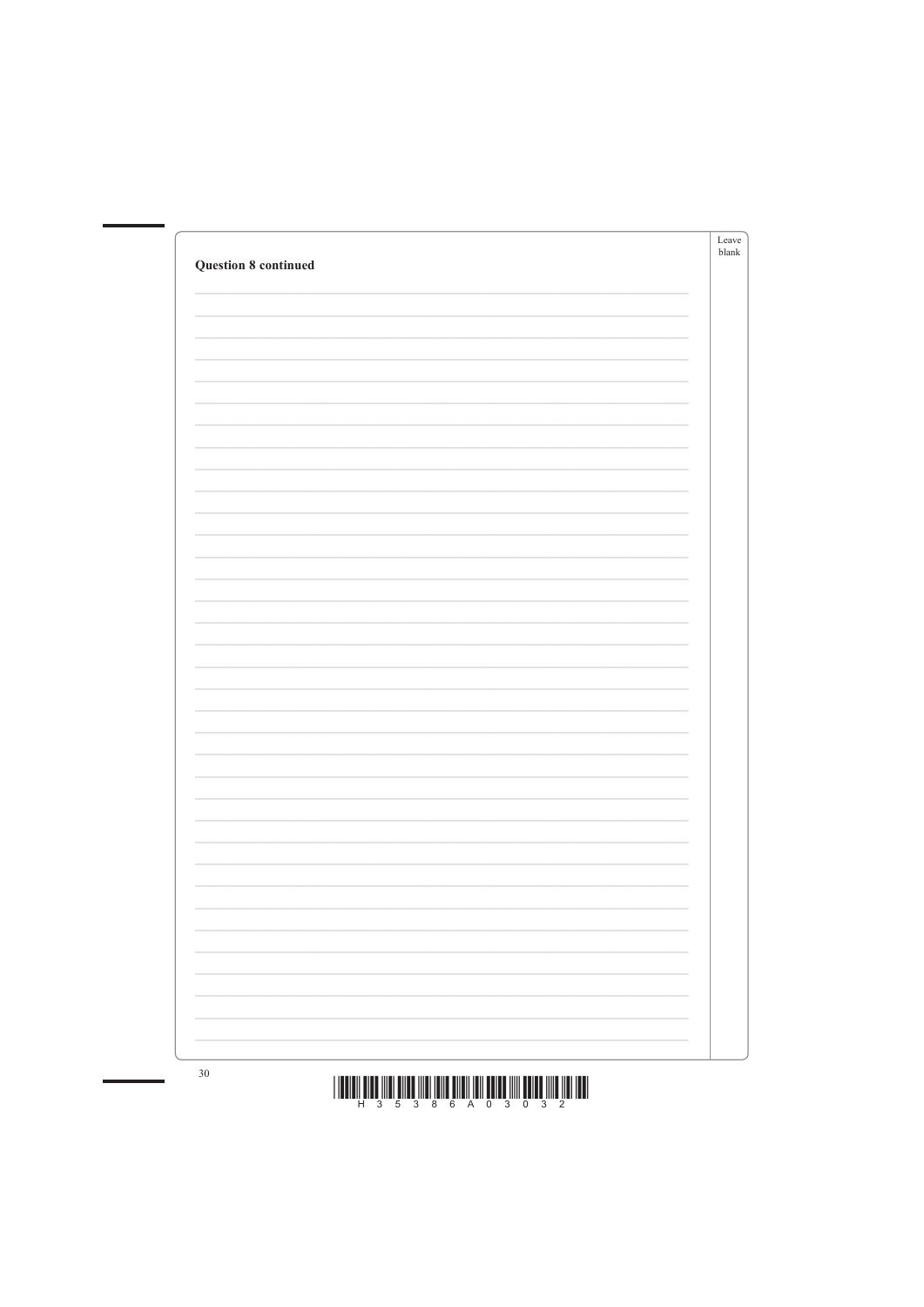| <b>Question 8 continued</b> | Leave<br>$b$ lank |
|-----------------------------|-------------------|
|                             |                   |
|                             |                   |
|                             |                   |
|                             |                   |
|                             |                   |
|                             |                   |
|                             |                   |
|                             |                   |
|                             |                   |
|                             |                   |
|                             |                   |
|                             |                   |
|                             |                   |
|                             |                   |
|                             |                   |
|                             |                   |
|                             | Q8                |